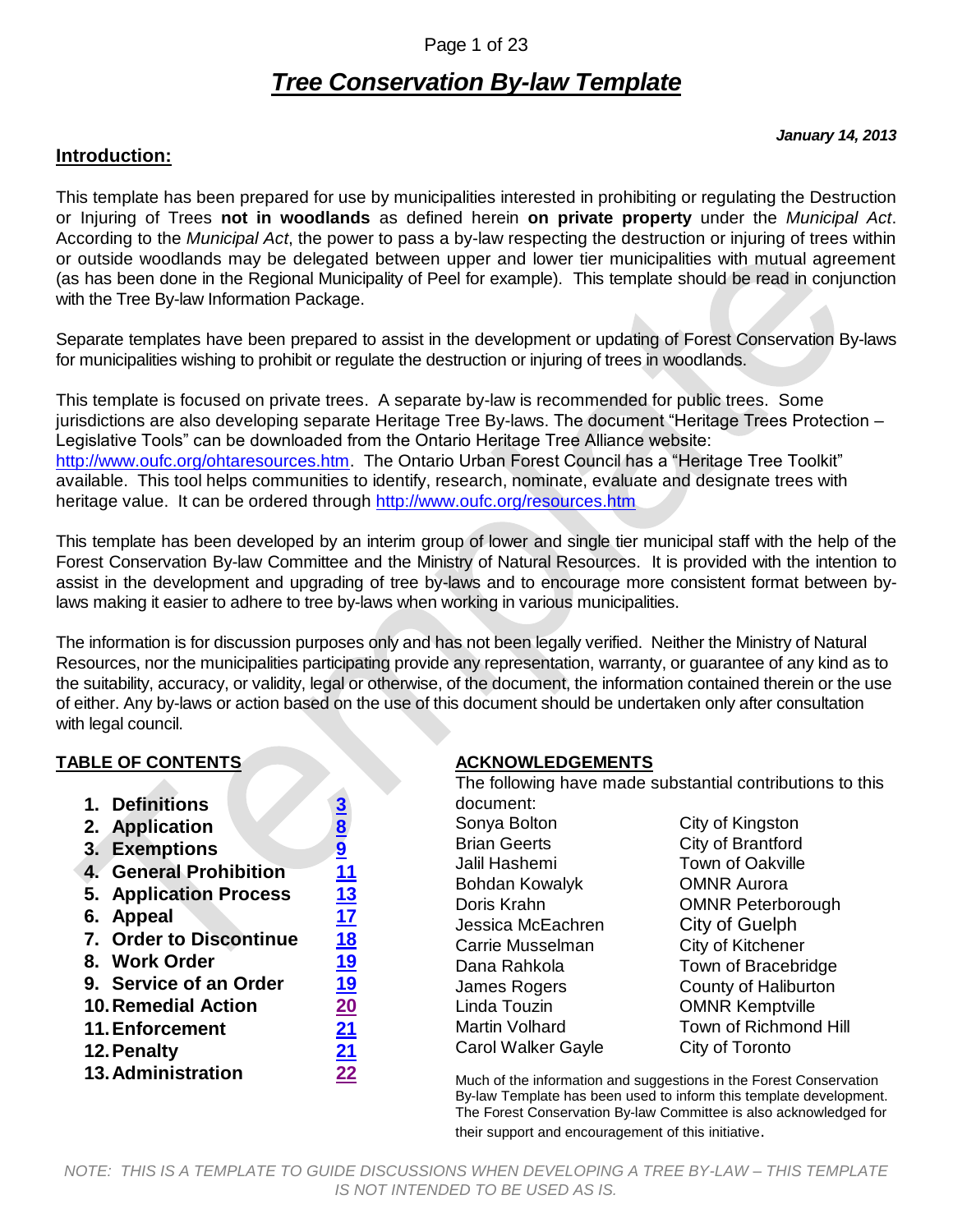Page 2 of 23

# TREE BY-LAW NO. [

To prohibit or regulate the Destruction or Injuring of Trees on private property in the [Name of Municipality/ City/ Town/Township]

WHEREAS s.135(1) of the *Municipal Act*, 2001, S.O. 2001, c.25, as amended, hereinafter referred to as the Act permits the enactment of a By-law by the Council of [Name of Municipality/City/Town/Township] to prohibit or regulate the Destruction or Injuring of Trees;

AND WHEREAS s.135(7) of the Act provides that the By-law may require that a Permit be obtained to Destroy or Injure Trees and impose conditions on a Permit, including conditions relating to the manner in which Destruction occurs and the qualification of persons authorized to Destroy or Injure Trees.

AND WHEREAS Council has determined that it is desirable to enact a Tree By-law for the purpose(s) of:

This section is optional but provides the Council an opportunity to state its purpose and intent of the by-law which may help to increase the public's understanding and support for the by-law. The following are examples which may be considered. Be thoughtful as you want to ensure that the by-law is within the jurisdiction of Council and consistent with proper municipal purposes.

- conserve Tree cover
- maintain the aesthetic value that trees contribute to the municipality/city/town/township
- reduce airborne pollution
- maintain and enhance water quality
- prevent soil erosion and water run-off
- provide cooler air temperatures in the summer
- slow wind
- achieve the objectives of the Official Plan by sustaining a healthy natural environment
- contribute to a Green Infrastructure Plan
- minimize the destruction or injuring of Trees
- protect ravines, riparian areas and source water areas
- regulate and control the removal, maintenance and protection of Trees
- contribute to human health and quality of life through the maintenance of Tree canopy cover
- protect, promote and enhance the value of land
- maintain and improve the ecosystem services provided by Trees
- improve our communities' resilience and adaptation to climate change
- protect vegetation in Shoreline Vegetative Buffers for the purpose of habitat protection, water quality, aesthetics, and implement the District Lake System Health Program.

Now, therefore, the Council of [Municipality/City/Town/Township] HEREBY ENACTS as follows: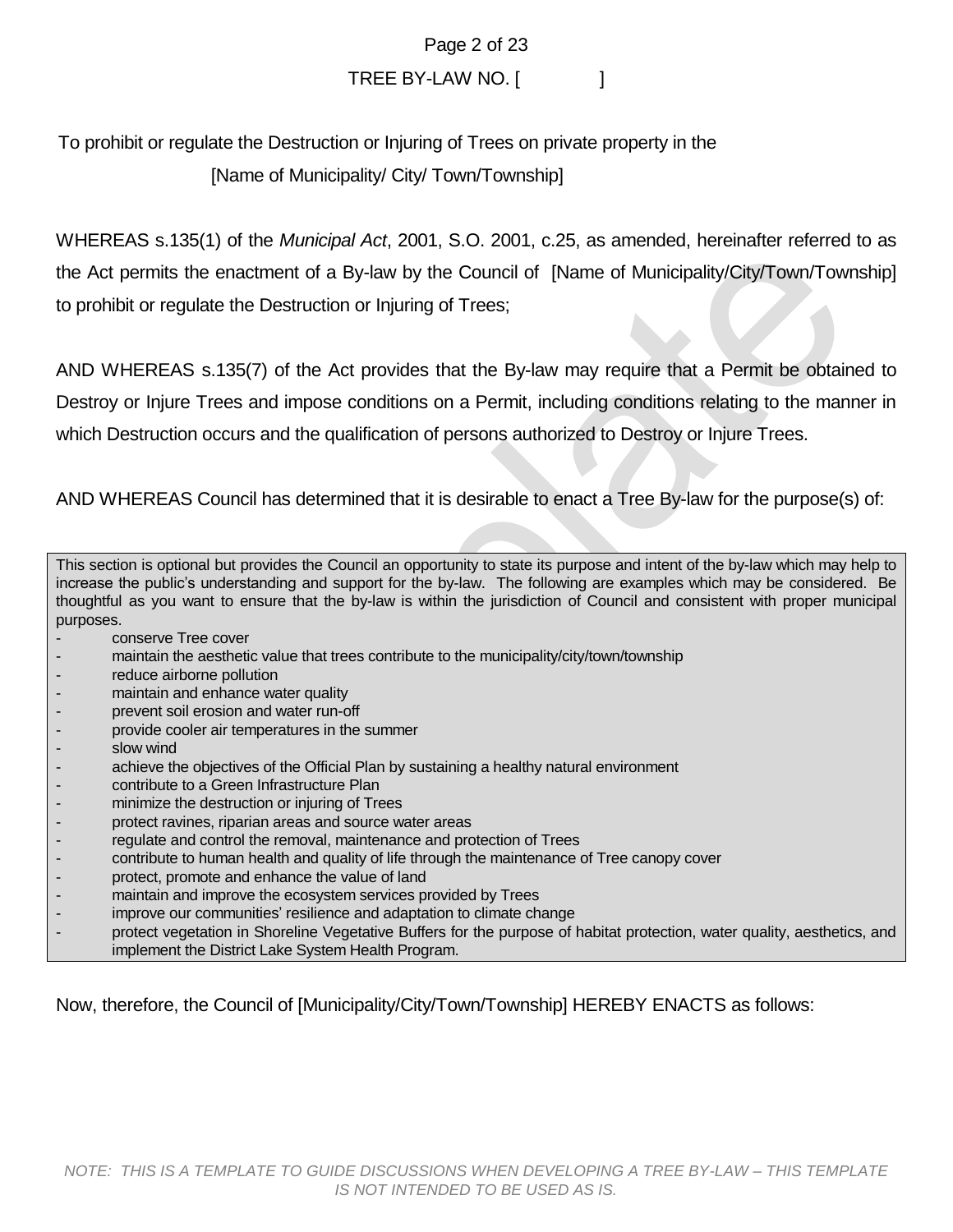# <span id="page-2-0"></span>**1. DEFINITIONS**

Where definitions appear in the *Municipal Act*, they do not need to be repeated in the by-law. However, they should be included for clarity. Terms from other legislation such as Good Forestry Practices from the *Forestry Act* should be defined in the by-law and their source could be referenced in footnotes for clarity.

The by-law must define the terms that will be used in the by-law, its forms and its schedules. This section should be carefully drafted to ensure that the by-law can be enforced. Use plain language whenever possible.

Technical terms that are defined should be capitalized throughout the by-law.

All measurements within the by-law should be in metric. A separate sheet of conversions could be prepared for information purposes or exact equivalents may be put in brackets because conversions have been challenged.

Not all of these definitions will be necessary in your by-law but they have been provided as samples for consideration. Consideration should also be made to review existing municipal / city / town / township by-laws to ensure definitions are consistent throughout.

#### In this By-law:

- (a) "Applicant" means the person who submits an application for a permit under this By-law;
- (b) "Arborist" means an expert in the care and maintenance of trees and includes an arborist certified by the Ontario Ministry of Training, Colleges and Universities or the International Society of Arboriculture, or a consulting arborist registered with the American Society of Consulting Arborists;

Some by-laws add "or a person with other similar qualifications as approved by the [Designated Official];" however this should be used with caution as Landscape Architects often do not have the qualifications to do the work of a Certified Arborist.

- (c) "Building Permit" means a Building Permit issued under the *Building Code Act,* 1992, S.O. 1992, c23, as amended;
- (d) "Council" means the Council of [Name of Municipality/City/Town/Township];
- (e) "Destroy" means any action which causes or results in the irreversible injury or death of a Tree;

"Destroy" and "Injure" are terms used in the *Municipal Act*.

"Destroy and Injure" has been defined in some by-laws, however defining these terms may limit enforceability of parts of the by-law. It is possible that other actions may destroy or Injure Trees that do not fall within the definition and then for an enforcement proceeding to fail. It is recommended not to define these terms and instead leave the definition to the discretion of the by-law enforcement Officer.

Other definitions which have been used include;

"Destroy" means the removal of trees or harm resulting in the death or ruin of trees by cutting, burning, uprooting, chemical application or other means including irreversible injury that may result from neglect, accident or design and the term "destruction" shall have a corresponding meaning.

"Injure" means to harm, damage or impair a tree and includes, but is not limited to, harm damage or impairment caused by changing grades around a tree, compacting soil over root areas, severing roots, improper application of chemicals, improper pruning or the removal of branches and bark and the term "Injury" shall have a corresponding meaning;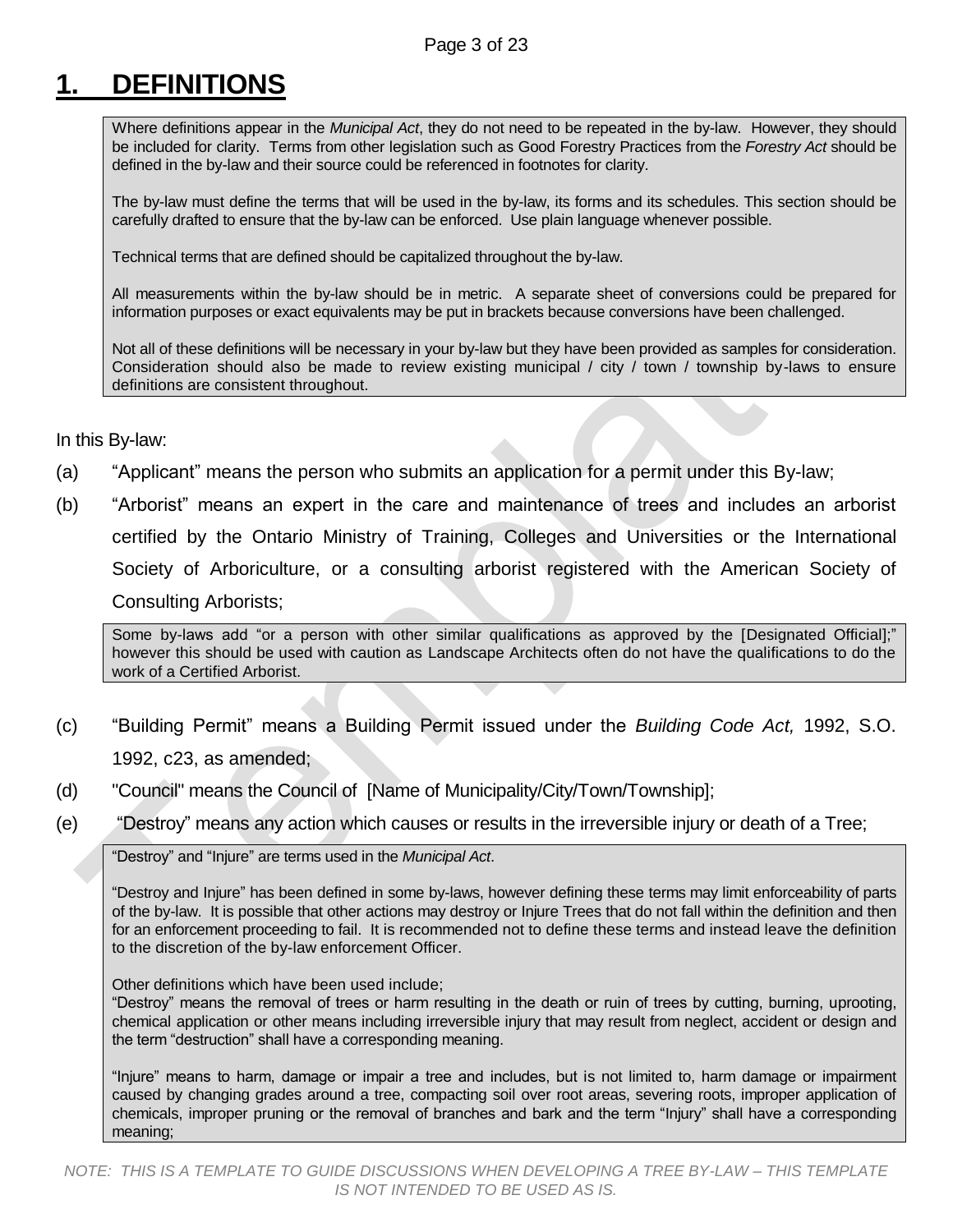"Injury" means any action which causes physical, biological, or chemical damage to a Tree and does not include pruning or removing branches for maintenance purposes.

- (f) "Diameter" means the width measured outside the bark at a specified point of a Tree stem or trunk;
- (g) "DBH" means "Diameter at Breast Height" and is calculated as the Diameter of the stem or trunk of a Tree measured at a point that is 1.37 metres above the ground;
- (h) "Good Forestry Practices" means the proper implementation of harvest, renewal and maintenance activities known to be appropriate for the forest and environmental conditions under which they are being applied and that minimize detriments to forest values including significant ecosystems, important fish and wildlife habitat, soil and water quality and quantity, forest productivity and health and the aesthetics and recreational opportunities of the landscape;

The *Municipal Act* requires by-laws regarding trees in woodlands (one hectare or more in area) to have regard to Good Forestry Practices as defined in the *Forestry Act*. This definition is from the *Forestry Act*. Always use the plural term Good Forestry Practices, to be consistent with the *Forestry Act*.

Reference to Good Forestry Practices is recommended but not required if the lower-tier by-law does not regulate woodlands.

Understanding this term 'good forestry practices' has been somewhat challenging in the past. However several documents now exist to provide guidance, such as the Ontario Professional Foresters Association Bulletins # 1 and #10, and the applicable Provincial Silvicultural Guidelines that include: A Silvicultural Guide to Managing Southern Ontario Forests, Silvicultural Guide for the Tolerant Hardwood Forest in Ontario, Ontario Tree Marking Guide and, A Silvicultural Guide for the Great Lakes – St. Lawrence Conifer Forest in Ontario

- (i) "Good Arboriculture Practice" means the proper implementation of removal, renewal and maintenance activities known to be appropriate for individual trees in and around urban areas and includes pruning of trees to remove dead limbs, maintain structural stability and balance, or to encourage their natural form, provided that such pruning is limited to the appropriate removal of not more than one-third of the live branches or limbs of a tree, but does not include pruning to specifically increase light or space;
- (j) "Injure" means any action that causes physical, biological or chemical damage to a Tree and does not include pruning or removing branches for maintenance purposes (refer to grey box under (e) above);
- (k) "Normal Farm Practice" means a practice that is recognized by the Normal Farm Practices Board which is conducted in a manner consistent with proper and acceptable customs and standards, as established and followed by similar agricultural operations under similar cirumstances, or makes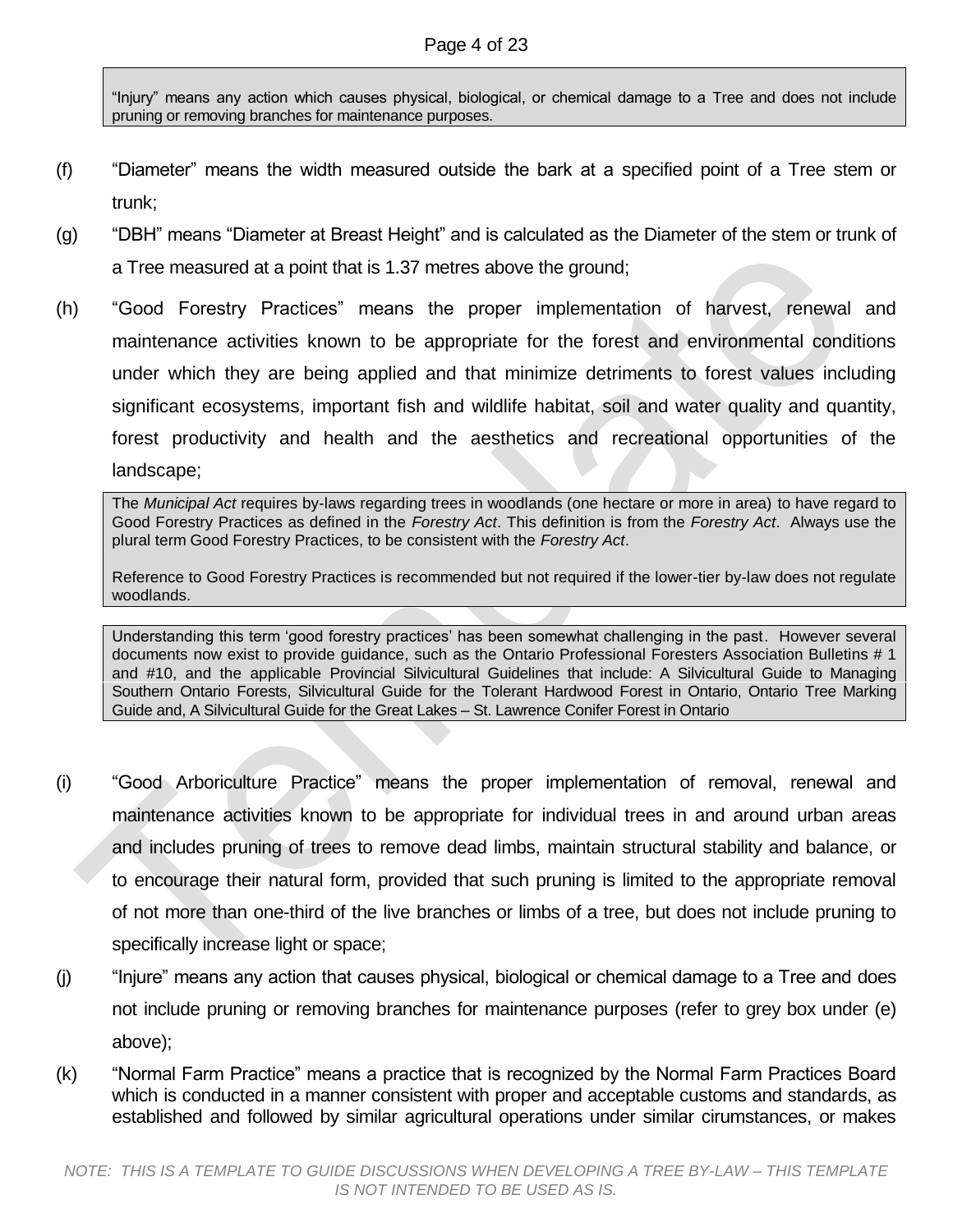#### Page 5 of 23

use of innovative technology in a manner consistent with proper advanced farm management practices.

Normal Fram Practices are recognized by the Normal Farm Practices Board under the authority of the Farming and Food Production Protection Act (FFPPA). For more information please refer to

[www.omafra.gov.on.ca/english/engineer/nfppb/nfppb.htm](http://www.omafra.gov.on.ca/english/engineer/nfppb/nfppb.htm)

**In specific cases where the Normal Farm Practices Protection Board rules that a particular agricultural practice is a "Normal Farm Practice", this practice is exempt from the Tree / Forest Conservation By-law for that property and practice.**

The Normal Farm Practices Protection Board (NFPPB) is the adjudicative agency established by the *Farming and Food Protection Act, 1998* (FFPPA) to determine what is or is not a Normal Farm Practice. In arriving at a decision in each case, the Board takes several factors into consideration as it seeks to balance the needs of the agricultural community with provincial health, safety and environmental concerns. This is especially relevant in cases involving municipal by-laws. The Board is required to consider the purpose of the by-law, the effect of the farm practice on adjoining lands and neighbours, and whether the by-law reflects a provincial interest under any other piece of legislation or provincial policy statement. Consequently, there is no definitive list of Normal Farm Practice. **A practice may be ruled as a Normal Farm Practice at a particular location under a particular set of circumstances; the same practice could be ruled as not a Normal Farm Practice at a different location under a different set of circumstances.** A description of Normal Farm Practice can be found at the OMAFRA website at: [http://www.omafra.gov.on.ca/english/engineer/nfppb/guide.htm#1.](http://www.omafra.gov.on.ca/english/engineer/nfppb/guide.htm#1)

In situations requiring clarity – where an exemption may be questionned by a municipality - the applicant or the municipality can request consideration by the Normal Farm Practices Protection Board (NFPPB), as the practice may be considered Normal Farm Practice in this specific instance.

Any of the parties in a hearing of the Normal Farm Practices Protection Board can appeal the board's decision regarding "Normal Farm Practice". The appeal must be made to Divisional Court within 30 days of the decision. The appeal must be based on a question of fact, law or jurisdiction.

Note also that an "agricultural operation" includes growing Trees, not only in the FFPPA but also in the *Nutrient Management Act, 2002*, (NMA) and its General Regulation (267/03). The NMA is referenced in subs. 2(1.1) of FFPPA, which states that "a practice that is inconsistent with a regulation made under the [NMA] is not a Normal Farm Practice." In the NMA reg 267/03 "agricultural crops" includes Trees and there are various NMA requirements e.g.: for vegetated buffer zones (including Trees), or vegetated filter strip systems, as well as re anaerobic digesters.

- (l) "Officer" means a police officer, a Municipal Law Enforcement Officer or other person appointed by Council for the administration and enforcement of this By-law, qualified to carry out the specific responsibility;
- (m) "Qualified OPFA Member" means a Registered Professional Forester, Associate Member or Temporary Member of the Ontario Professional Foresters Association under the *Professional Foresters Act* 2000, c.18, as amended, certified to practice professional forestry, unless a suspension, term, condition or limitation of certification applies which would restrict the Member from carrying out responsibilities under this By-law.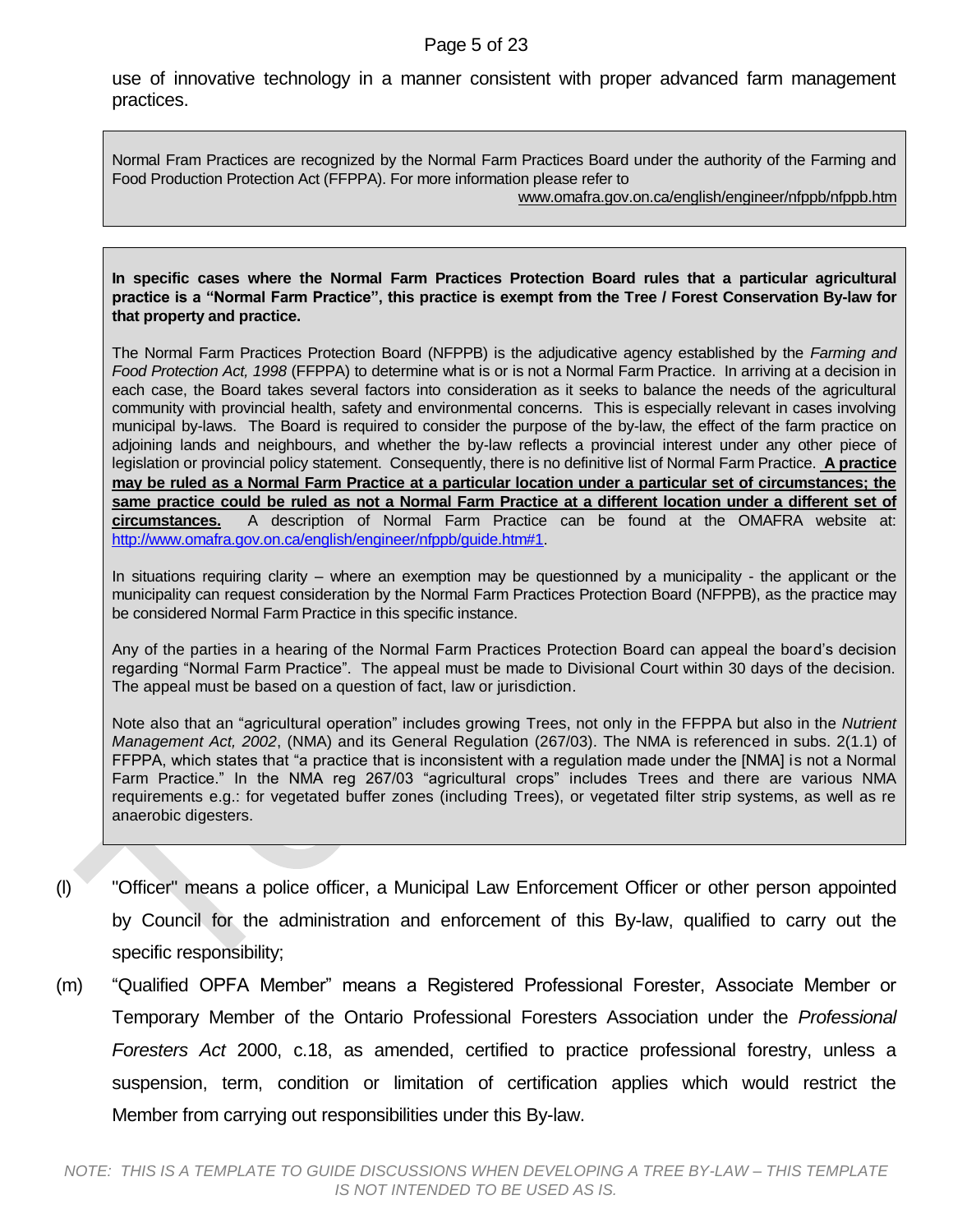### Page 6 of 23

Any suspension, terms and conditions and/or limitations of a member's certification are publicly available and can be obtained from the Ontario Professsional Foresters Association. A Temporary Member is an RPF from another provincial jurisdiction who has been temporarily certified by OPFA. All Associate and Temporary Members have terms, conditions and/or limitation applied to their certification.

- (n) "Order" means a Work Order or an Order to Discontinue an Activity;
- (o) "Owner" means a person having any right, title, interest or equity in land or any such person's authorized representative and includes the person for the time being managing or receiving the rent of the land and includes a lessee or occupant of the land. Every tree whose trunk is growing on the boundary between adjoining lands is the common property of the owners of the adjoining lands;
- (p) "Own Use" means any use by the Owner that does not include a sale, exchange or other disposition of Trees Harvested;
- (q) "Permit" means a permit issued pursuant to this By-law by the (insert Municipality/City/ Town/Township);
- (r) "Pruning" means the removal of a tree branch or branches from a tree by cutting at a point outside the branch collar, but does not include the removal of more than one third of a tree's leaf-bearing crown. Pruning may be undertaken for the purposes of thinning the crown of a tree to increase light penetration and air movement, providing clearance for utility lines, buildings, pedestrians or vehicles, or eliminating dead or diseased wood.
- (s) "Shoreline Vegetative Buffer" means the natural area maintained in its predevelopment state:
	- i. xx metres (xx feet) wide abutting and running parallel to the high water mark of a navigable waterway for those lands designated as [Waterfront / Open Space / Environmental Protection Area] in the Official Plan;
	- ii. xx metres (xx feet) wide abutting and running parallel to the high water mark of a navigable waterway for those lands designated as Urban Centres or Communities in the Official Plan;

This definition is provided as an option for consideration by municipalities. It has recently been used in the Muskoka Lakes By-law to conserve, prohibit, restrict, and regulate the possible harvesting, removal, injuring of trees adjacent to lakes. The actual distances can be set by the Municipality.

(t) "Silvicultural Prescription" means the site specific operational plan, signed and sealed by a qualified OPFA Member (unless otherwise exempted under the *Professional Foresters Act),* that describes the existing forest conditions and the forest management objectives for an area, and which prescribes the methods for harvesting the existing forest stand and a series of silvicultural treatments that will be carried out to establish a free-growing stand in a manner that accommodates other resource values as identified;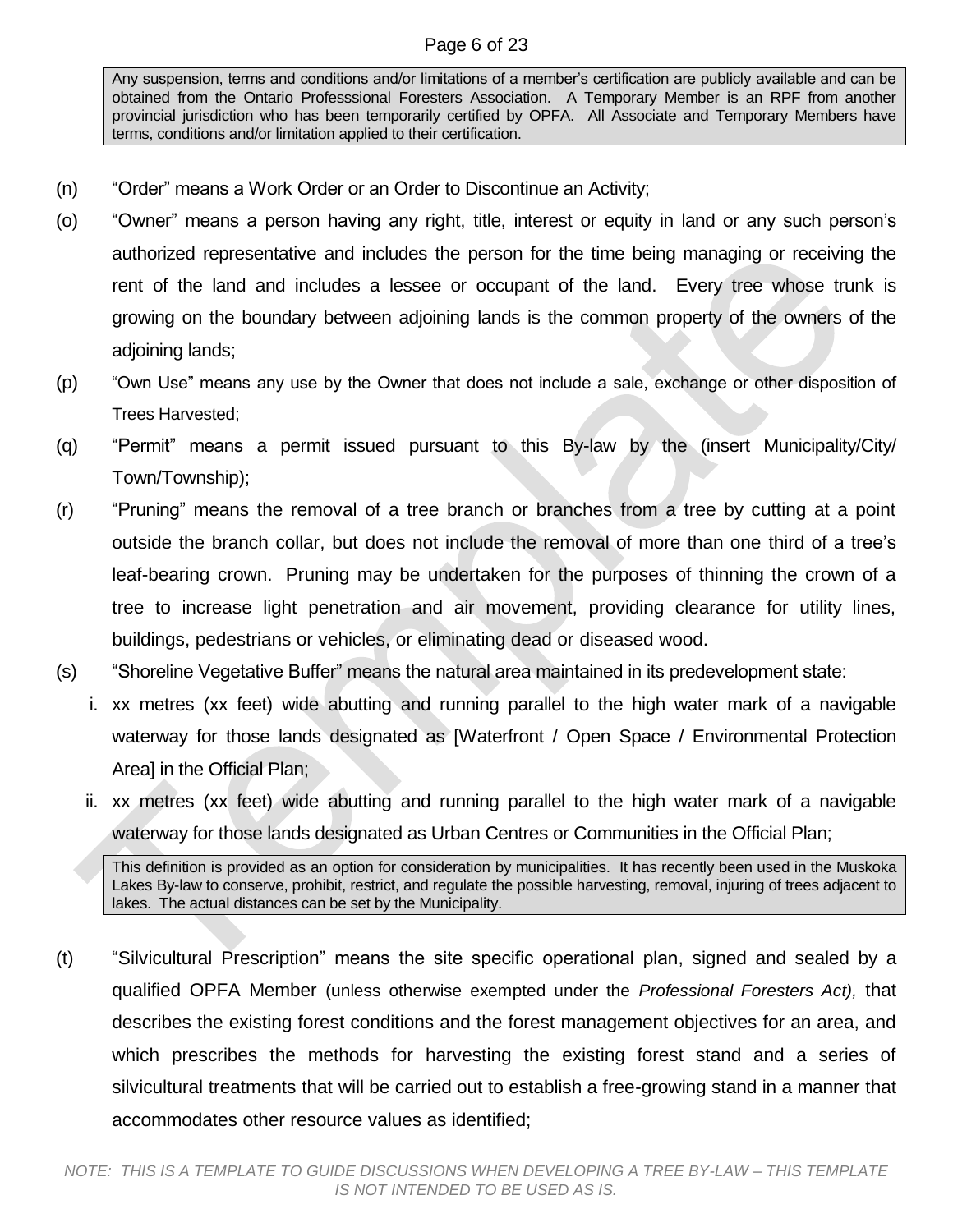# Page 7 of 23

(u) "Tree" means any species of woody perennial plant, including its root system, which has reached or can reach a height of at least 4.5 metres at physiological maturity;

Some by-laws have added "provided that where multiple stems grow from the same root system, the number of trees shall be the number of stems that can be counted at a point of measurement 1.37 metres from the ground;"

(v) "Tree Protection Plan" means a plan prepared by an Arborist or a Registered Professional

Forester that is consistent with the Municipal/City/Town/Township requirements;

Often these plans are prepared in accordance with tree protection policies or specifications prepared by a municipality."

- (w) Woodlands" means land with at least:
	- (i) 1000 Trees of any size, per hectare; or
	- (ii) 750 Trees measuring over five (5) centimetres in Diameter, per hectare; or
	- (iii) 500 Trees measuring over twelve (12) centimetres in Diameter, per hectare; or
	- (iv) 250 Trees measuring over twenty (20) centimetres in Diameter, per hectare,

but does not include a cultivated fruit or nut orchard or a plantation established for the

purpose of producing Christmas trees.

The woodlands regulated by a municipality are identified in this definition. The municipal by-law regulating trees outside woodlands may also include the definition to clarify the areas to which the by-law would not apply. Each municipality needs to carefully consider the size of area or location of trees or wooded lands it wants to regulate and the delegated jurisdiction.

The definition of woodlands is defined in the *Municipal Act* as, "woodlands as defined in the *Forestry Act* that are one hectare or more in area." This definition from the *Forestry Act* must be used when the by-law addresses woodlands 1 hectare or more in size. However, some municipalities have elaborated on this definition. For example, through delegation the area has been reduced to 0.2 hectares in York Region.

Furthermore, some "Woodlands" definitions may specifically exclude:

- fencerows/hedgerows;

- plantations established for producing nursery stock unless the plantation has not been managed for its intended purpose for a period of 15 years or more; or

- re-growth of early successional trees less than 15 years old on temporarily fallow agricultural fields intended to be used again as part of an agricultural operation.

Another approach has been to identify the woodlands that are regulated only on a map.

Note that some by-laws have explicitly stated or been interpreted not to limit Woodlands by property boundaries which is especially important in urban settings. For instance, Halton Region has stated this as follows: "For the purpose of this By-law, the boundary of Woodland shall be defined by the ecological limit of the Woodland and not by property boundaries. Where a potential Woodland is dissected by a road or path not wider than 20m or by a natural feature such as a creek, the boundary of the Woodland shall be deemed to cross the road, path or natural feature, but the area of the Woodland shall be calculated exclusive of the area of the road, path or natural feature."

It should be noted that the Professional Foresters Act has no density or area limitation on its requirement that only OPFA members practice professional forestry. Its definition for "urban forest" reads: "means treedominated vegetation and related features found within an urban area and includes woodlots, plantations, shade trees, fields in various stages of succession, wetland and riparian areas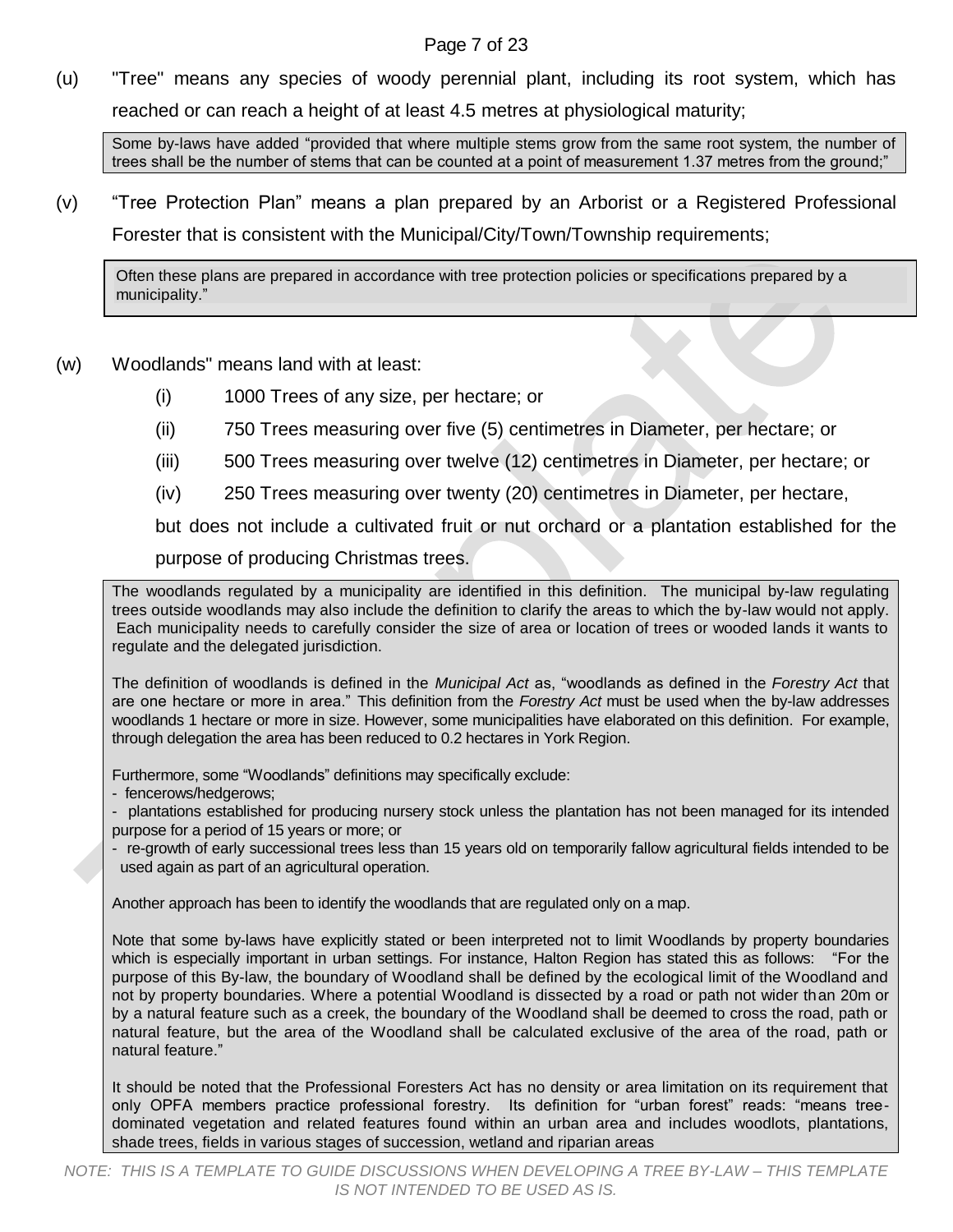#### **DEFINING WOODLAND AREAS LESS THAN 1 HECTARE**

Some municipalities are developing a separate definition for areas smaller than the Municipal Act definition of "Woodlands" which would include "treed" areas less than 1.0 hectare.

**FOR EXAMPLE**: *"Woodlots"* for the purpose of this By-law, means land at least 0.2 hectares in area and no greater than 1 hectare in area, with at least:

- (i) 200 trees, of any size, per 0.2 hectare; or
- (ii) 150 trees, measuring over five (5) centimetres in diameter at DBH, per 0.2 hectare; or
- (iii) 100 trees, measuring over twelve (12) centimetres, in diameter at DBH, per 0.2 hectare; or,
- (iv) 50 trees, measuring over twenty (20) centimetres, in diameter at DBH, per 0.2 hectare;

but does not include a cultivated fruit or nut orchard or a plantation established for the purpose of producing Christmas Trees.

It should be noted that if such is adopted the "whereas" preambles and all appropriate sections which refer to "Woodlands" may need to be edited appropriately to recognize this definition.

#### **WOODLANDS / MUNICIPAL AUTHORITY**

According to the Municipal Act, the power to pass a by-law respecting the destruction or injuring of trees within or outside Woodlands may be delegated between upper and lower tier municipalities with mutual agreement.

# <span id="page-7-0"></span>**2. APPLICATION**

This By-law applies to Trees [of a certain size] on private property in the Municipality/City/Town/Township of but does not apply to trees in woodlands covered by another tree by-law.

Note: this section needs to correspond with the definitions of woodland and/or woodlot.

If the Municipality/City/Town/Township wishes to regulate only a certain size of tree, examples from various jurisdictions include:

to trees that have a DBH of 30 centimetres or more (Toronto), OR

to trees that are 15 centimetres or greater in DBH (Kingston), OR

to trees with DBH greater than 76 centimetres or more (Oakville) AND

the fifth or more tree to be injured or removed within one year with a DBH between 20 cm and 76 cm (Oakville)

The Municipality/City/Town/Township may wish to limit the area within its planning jurisdiction where this by-law applies. A municipality may choose to apply the by-law on properties of a specific size i.e. City of Kitchener - the by-law only applies to properties greater then 1 acre. The City of Ottawa has limited the area to the "Urban Area" and defined this as per its Official Plan. Muskoka Lakes has stated "This By-law applies to the following lands within the Township: i. All lands within 200 feet of navigable waterway in the Waterfront designated in the Official Plan, ii. All lands within 25 feet of a navigable waterway in the Urban Centre or Community designation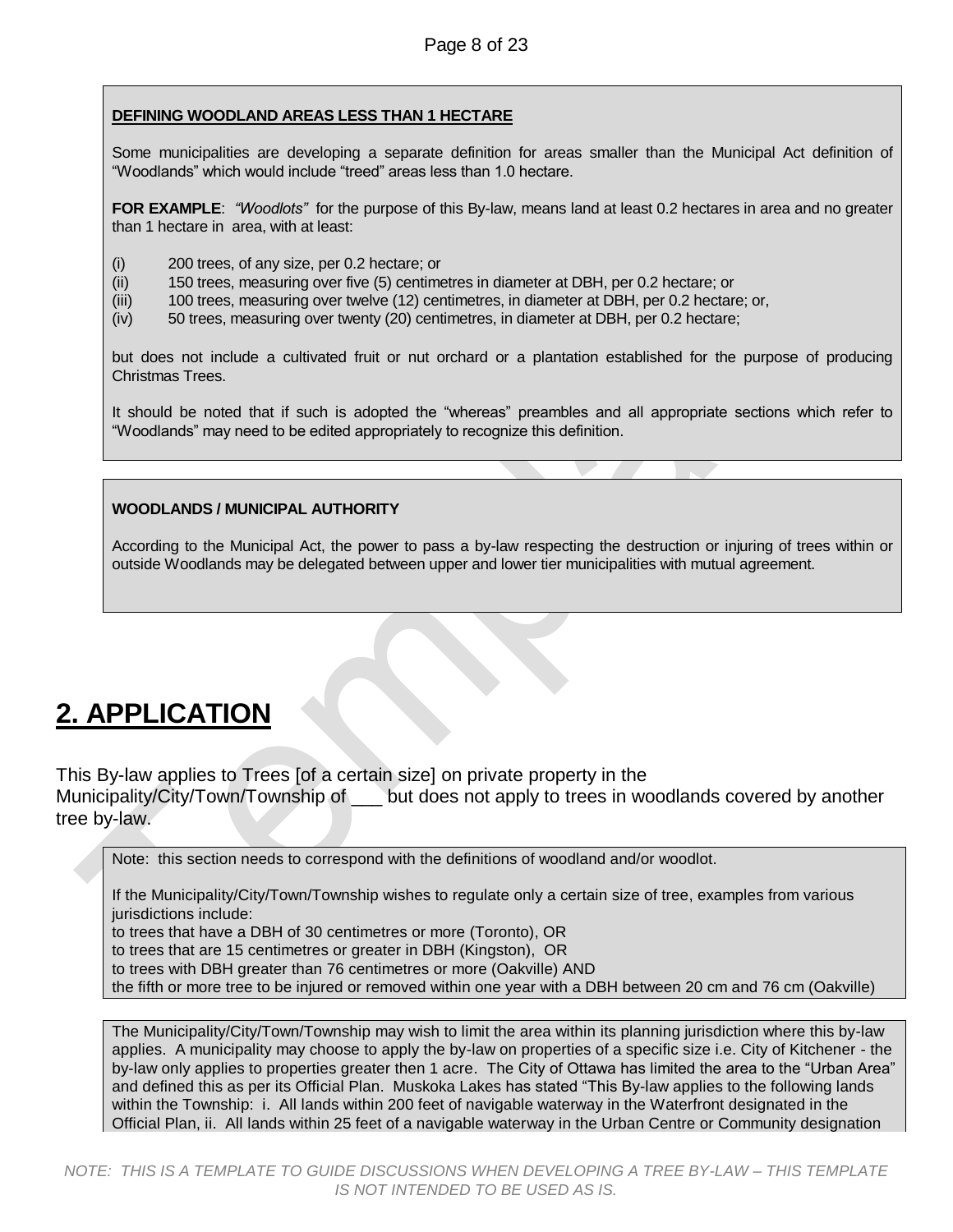### Page 9 of 23

in the Official Plan, iii. All lands zoned Environmental Protection (EP1) in the Township Comprehensive Zoning By-law, iv. All lands zoned Scenic Corridor in the Township Comprehensive Zoning By-law.

For trees in woodlands, refer to the Forest Conservation By-Law Templates

# <span id="page-8-0"></span>**3 . EXEMPTIONS**

This section includes two types of exemptions: mandatory exemptions found in the *Municipal Act* and exemptions developed and granted by the municipality.

**The following are the legislated exemptions** that are set out in the *Municipal Act* and cannot be changed by by-law. Although **these do not have to be written into the by-law**, it is preferable to have them re-stated to ensure clarity.

This By-law does not apply to;

- (a) activities or matters undertaken by a municipality or a local board of a municipality; or
- (b) activities or matters undertaken under a licence issued under the *Crown Forestry Sustainability Act,* 1994; or

This would include Trees on private land that the Province has retained timber rights to.

- (c) the Destruction or Injuring of Trees by a person licensed under the *Surveyors Act* to engage in the practice of cadastral surveying or his or her agent, while making a survey; or
- (d) the Destruction of Injuring of Trees imposed after December 31, 2002 as a condition to the approval of a site plan, a plan of subdivision or a consent under section 41, 51, or 53, respectively, of the *Planning Act* or as a requirement of a site plan agreement or subdivision agreement entered into under those sections; or
- (e) the Destruction of Injuring of Trees imposed after December 31, 2002 as a condition to a development Permit authorized by regulation made under section 70.2 of the *Planning Act* or as a requirement of an agreement entered into under the regulation; or

In reference to sections 3 d & e above, consider your own internal policies to ensure issues such as retention (Tree Preservation or Conservation) or compensation are addressed during pre-consultation of planning applications.

(f) the Destruction or Injuring of Trees by a *transmitter or distributor, as those terms are defined in Section 2 of the Electricity* Act, 1998, for the purpose of construction and maintaining a transmission system or a distribution system, as those terms as defined in that Section; or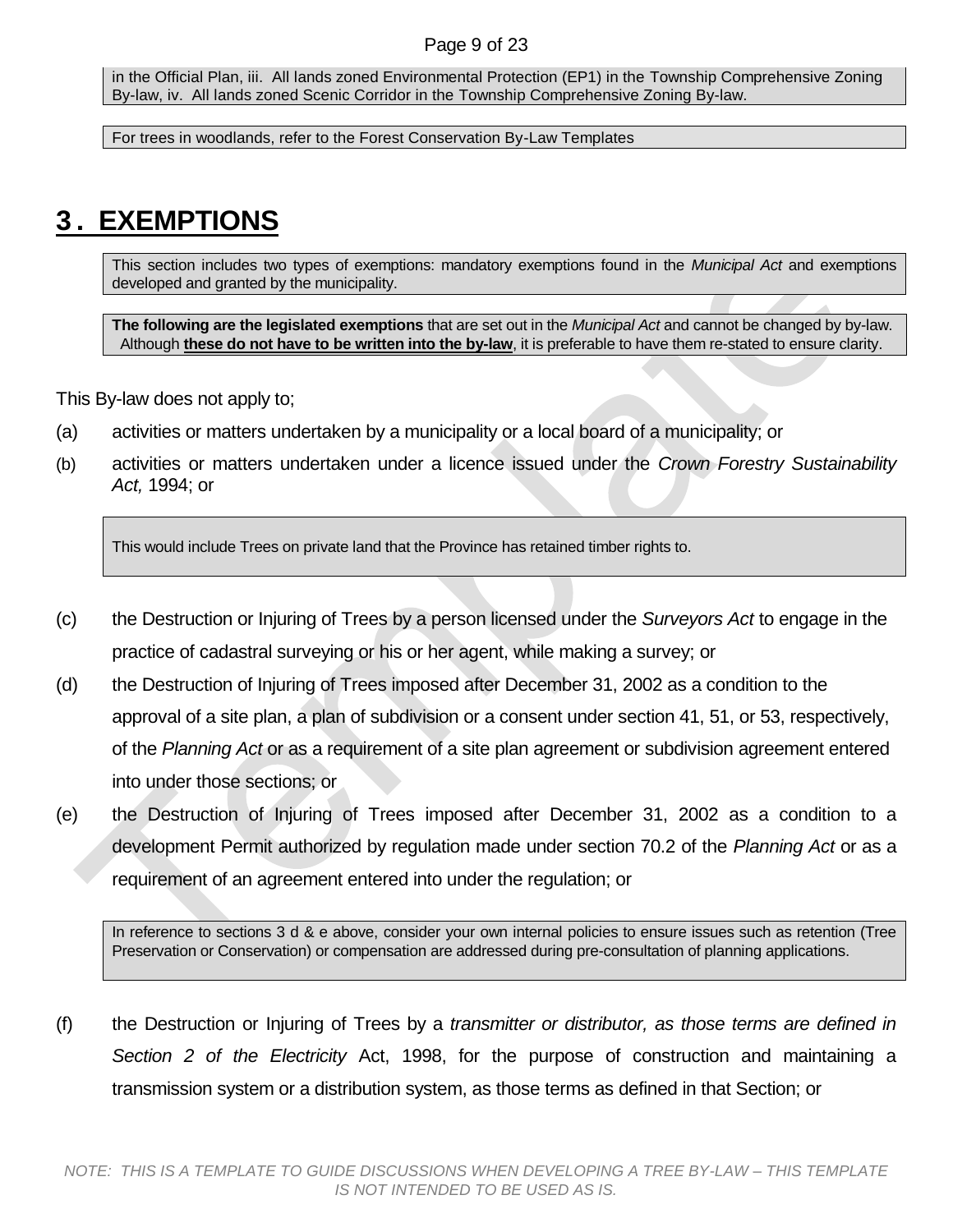# Page 10 of 23

- (g) the Destruction or Injuring of Trees undertaken on land described in a licence for a pit or quarry or a Permit for a wayside pit or wayside quarry issued under the *Aggregate Resources Act*; or
- (h) the Destruction or Injuring of Trees undertaken on land in order to lawfully establish and operate or enlarge any pit or quarry on land,
	- i. that has not been designated under the *Aggregate Resources Act* or a predecessor of that Act; and
	- ii. on which a pit or quarry is a Permitted land use under a By-law passed under section 34 of the *Planning Act* 2001, c. 25, s. 135 (12); 2002, c. 17, Sched. A, s. 27 (3, 4).

**The following are examples of OPTIONAL EXEMPTIONS** that can be included at the discretion of the Municipality and need to be reviewed for appropriateness within the Municipality,

While the *Municipal Act, 2001* requires an exemption for tree removal as a condition to the approval of a plan of subdivision, a municipality may also wish to consider an exemption as a condition of draft plan approval for a plan of subdivision. Careful consideration should be given to whether this would be appropriate, given the municipality's subdivision approval process, so that trees are not removed prematurely from a site.

These next three exemptions may be appropriate in municipalities/cities/towns/townships which have rural areas.

(i) the Destruction or Injuring of Trees that is required in order to erect any building, structure or thing in respect of which a Building Permit has been issued and has taken into consideration the protection of Trees surrounding the structure or work within the building envelope, provided that no Tree is Destroyed or Injured that is located more than XX metres from the outer edge of the building, structure or thing; or

"Thing" could be a septic bed. 15 meters is suggested. There is a range used between 15 – 25m. Consult with your local building department. Caution: – if in an urban area, this provision can be problematic when dealing with re-development or intensification.

- (j) the Destruction or Injuring of Trees that is reasonably required in order to install and provide utilities to the construction or use of the building, structure or thing in respect of which a Building Permit has been issued; or
- (k) the Destruction or Injuring of Trees that is reasonably required in order to install a single lane driveway for vehicular access to the building, structure or thing in respect of which a Building Permit has been issued and has taken into consideration the protection of Trees surrounding the driveway, provided that no Tree is Destroyed or Injured that is located more than XX metres from the outer edge of the driveway;

In Cities or Towns, such as the Town of Oakville, a distance of only 1.8 metres may be more appropriate. In more rural communities, exemptions for trail and road development may be a consideration.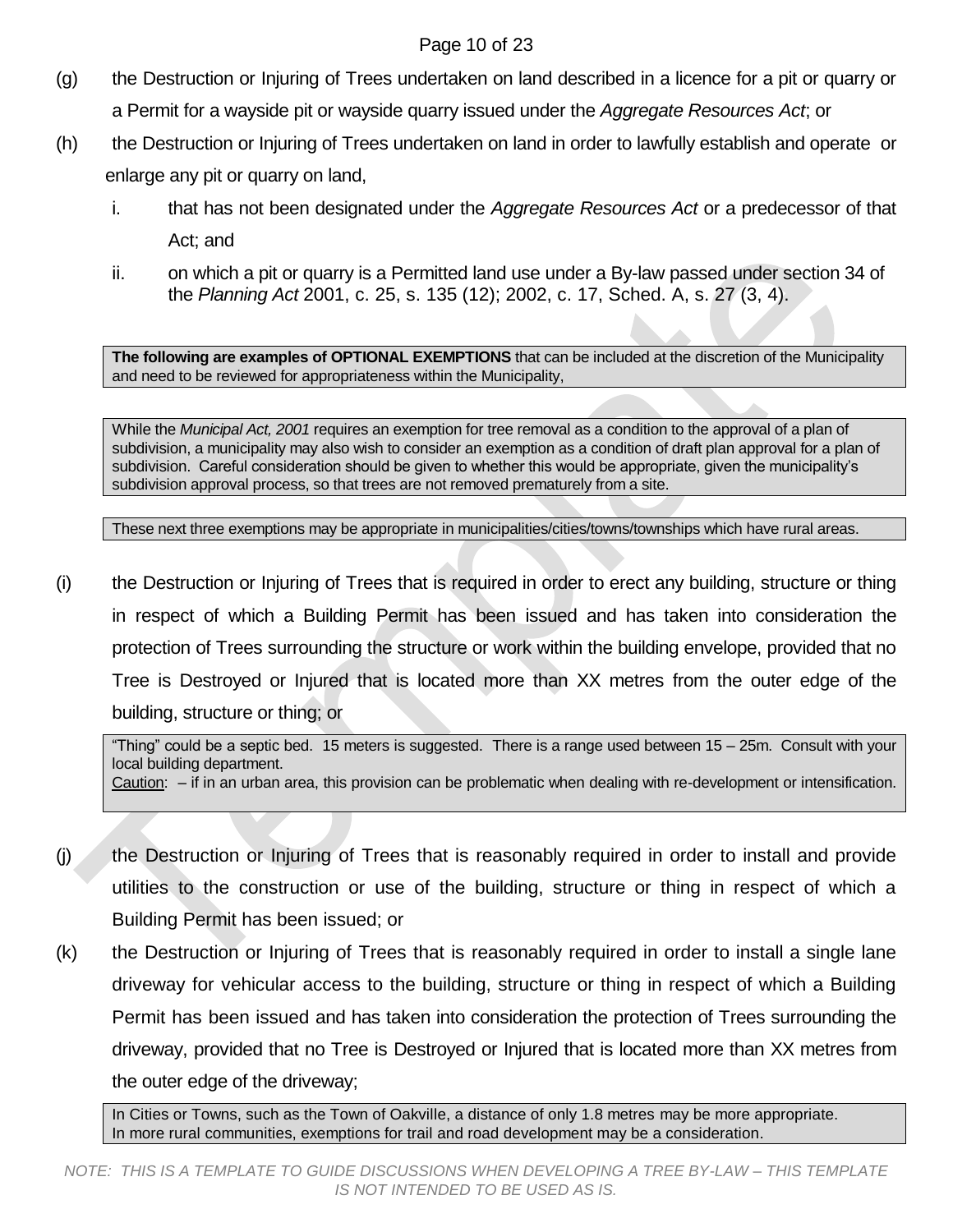- (l) the Destruction or Injury is required as part of the operation of an existing cemetery or golf course;
- (m) Pruning that is necessary to maintain the health and condition of the tree, provided the Pruning is in accordance with Good Arboriculture Practice;
- (n) the tree(s) are located within a building or structure, a solarium, a rooftop garden, or an interior courtyard;
- (o) the trees that are Destroyed are located within a cultivated orchard or plant nursery that are being actively managed and harvested for the purposes for which the trees were planted as demonstrated in a management plan or business plan.
- (p) The injuring or destruction of the following species of non-native, invasive trees: XX
- (q) the Harvesting of Trees by the Owner of Woodlands for the Owner's Own Use, provided the

Harvesting does not reduce the density of Trees below that which is defined as Woodlands; and

Additional limitations such as the following **should** be considered,:

- i) is in accordance with Good Forestry Practices; and
- ii) the amount of wood Harvested does not exceed 24 cubic meters in volume in any year; or
- iii) no more than five Trees per hectare, to a maximum of 30 Trees, are removed within a one-year period.

This exemption is used by some muncipalities, but applicability should be considered.

(r) the Injuring or Destruction of Trees undertaken as Normal Farm Practices, as ruled by the Normal Farm Practices Protection Board for the subject land.

Be cautious about providing an exemption for Trees that are diseased, infected or in poor health. This has been abused in the past. These situations can be dealt with using a permit responsive to the condition of the tree (see section 5.8).

We do not recommend providing an exemption for the use of Certified Tree Markers. There have been some by-laws that provide an exemption for harvesting if marked by a Certified Tree Marker, with the false assumption that this would ensure Good Forestry Practices. Although Certified Tree Markers are trained to mark according to a prescription, a prescription may not have been prepared. Certified Tree Markers are not necessarily trained in the preparation of prescriptions.

Exemptions for trail and road development may be considered.

# <span id="page-10-0"></span>**4. GENERAL PROHIBITION**

Offences can be created in any section of the by-law but if you intend to write fines under this by-law it may be preferable to keep them in one area of the by-law.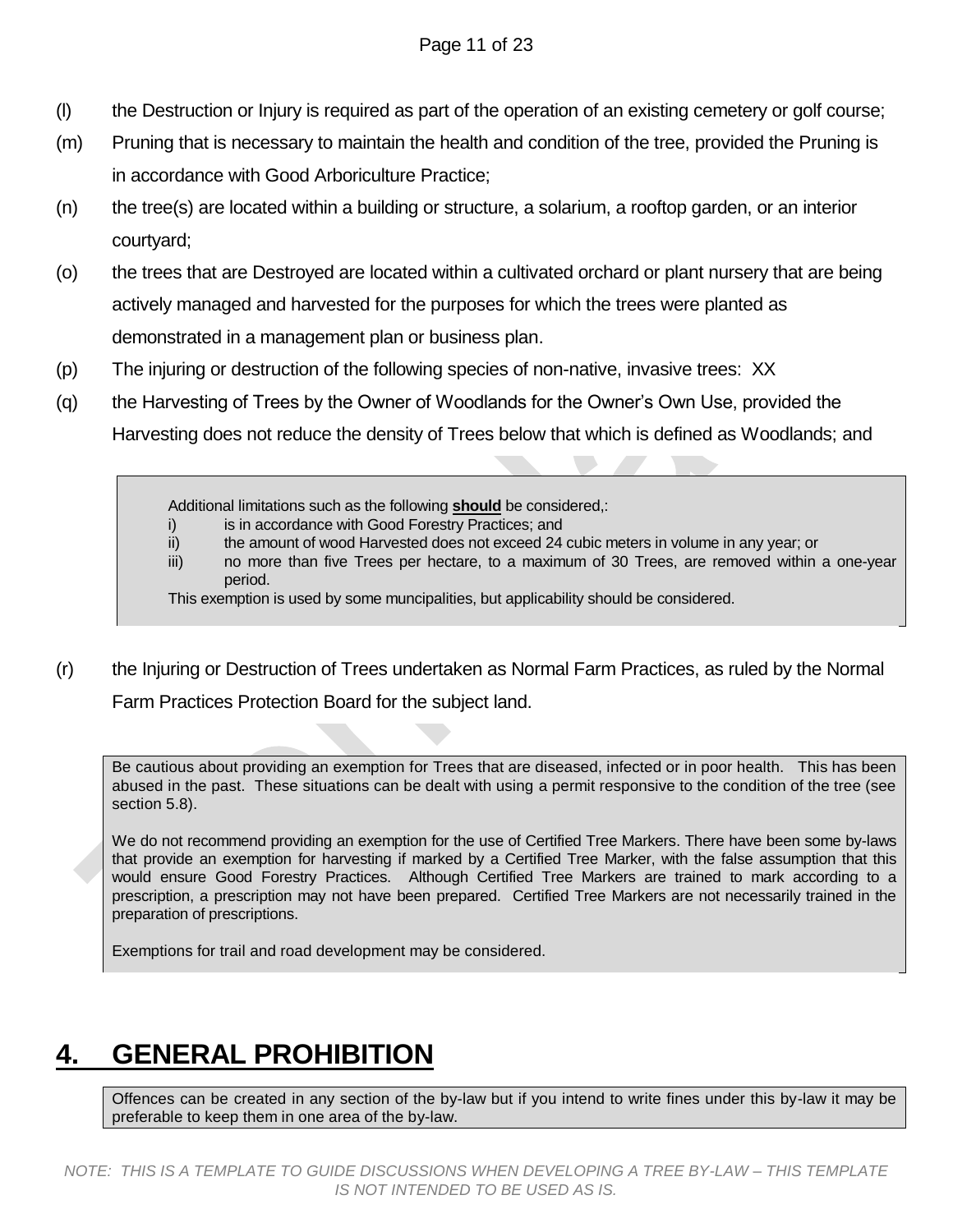### Page 12 of 23

4.1 No person shall destroy or injure, cause, or permit or arrange for the destruction or injury of any tree

in an area described in Section 2:

- (a) unless exempted under the provisions of this By-law; or
- (b) except in accordance with a valid permit issued pursuant to the provisions of this By-law.

The additional words "or arrange for" have been used in some by-laws to ensure clarity for the public reading the bylaw, however it is not necessary for enforcement purposes as the wording already covers both the owner and the contractor.

# 4.2 No person shall:

- (a) fail to comply with an Order issued under this By-law; or
- (b) remove or deface an Order that has been posted pursuant to this By-law.
- 4.3 No person shall contravene, or cause or permit the contravention of the terms or conditions of

a Permit issued under this By-law.

Some municipalities have incorporated the Endangered Species Act into their by-law. However some legislation or information such as the Endangered Species information may rapidly become out of date and many landowners have not welcomed the Endangered Species Act. It may be in the municipality's best interest to leave other legislation out of their by-law.

Another consideration is how Harvesting is to be done in **Sensitive Natural Areas**.

The requirement of Good Forestry Practices in this template should provide protection for all sensitive areas. This is something the Qualfied OPFA Member should evaluate before deciding to write a prescription. This section is more important to consider in a by-law that permits circumference limit harvesting where professionals may not be involved.

Areas considered sensitive by the municipality could be listed or shown on a map. A term for such areas would need to be defined in the by-law.

Examples of areas for consideration could include:

- Natural Heritage Systems;
- Environmentally Sensitive Areas;
- Significant Woodlands;
- Provincially Significant Wetlands, or other wetlands;
- areas under the jurisdiction of the Niagara Escarpment Commission;
- any portion of Woodlands located within xx metres of the water's edge of a provincially significant wetland (or other wetland), lake, river, or stream; or
- Provincial or Regional Life Science Areas of Natural and Scientific Interest identified by the Ministry of Natural Resources.

### **Trees Protected Under the provincial Endangered Species Act**

Since there have been regulations and an administrative process already set out for certain endangered tree species, municipalities/cities/towns/townships may wish to consider incorporating this into their Permit review and approval process.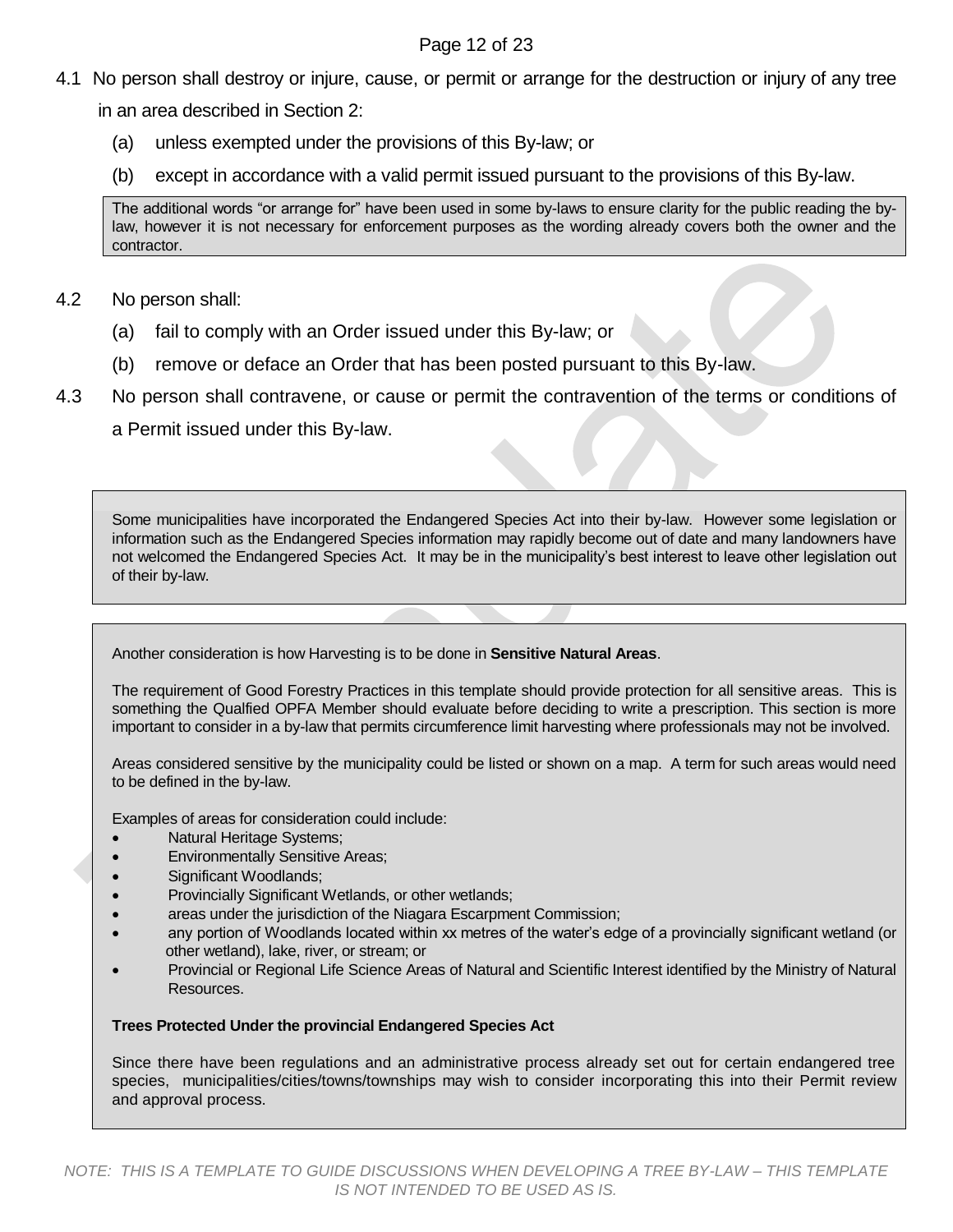In the application of Good Forestry Practices, the Qualfied OPFA Member should be aware of Trees protected under the Endangered Species Act – it maybe advisable that the Permit application be screened for such species e.g.,: Butternut, Eastern Flowering Dogwood, American Chestnut, Kentucky Coffee-tree, Common Hoptree, Red Mulberry, Cherry Birch or Cucumber-tree should they be included in the inventory tally of potential effects. There may be merit in producing as a resource to landowners, OPFA members and the forest industry in general, a locally developed extension note that lists these species and encourages documentation of their locations and health.

For example: For instance if a butternut tree has been determined to be non-retainable by a Designated Butternut Health Assessor, the Officer may consider this in his/her decision to grant the Permit.

However, note that all Butternut trees, retainable & non-retainable, as well as other provincially protected species must be reported to the OMNR before they are harmed.

# <span id="page-12-0"></span>**5. APPLICATION PROCESS**

5.1 The (Municipality/City/Town/Township) hereby delegates to the Officer the authority to issue a Permit under this By-law, and to impose terms and conditions in accordance with Good Arboriculture Practice and Good Forestry Practices.

The municipality needs to determine and define who has the authority to administer the by-law – this could be a Director (e.g., of Planning or Engineering Services, etc.).

- 5.2 An application for a Permit shall be submitted at least XX weeks prior to the commencement date of the destruction or injuring of the Tree to the (Municipality/City/Town/Township) and shall include the following:
	- (a) a complete signed application form as provided by the (Municipality/City/Town/ Township);
	- (b) the prescribed fee;

The *Municipal Act* allows fees to be charged on a full cost recovery basis so that the administrative costs of the application are entirely borne by the applicant. Some municipalities may wish to consider no fees for the greater good of the ratepayers of the municipality and to encourage compliance and Good Forestry Practices or Good Arboriculture Practice.

The fees may also be used as an incentive or disincentive. Consider charging less or nothing to encourage application submissions and compliance by individuals. Consider charging for commercial projects over a certain size.

- (c) Where, in the opinion of the Officer, additional information is necessary, the Officer may require the submission of;
	- i. a Tree Protection Plan prepared by or prepared under the direction of an Arborist or a Silvicutural Prescription sealed by a Qualified OPFA Member and/or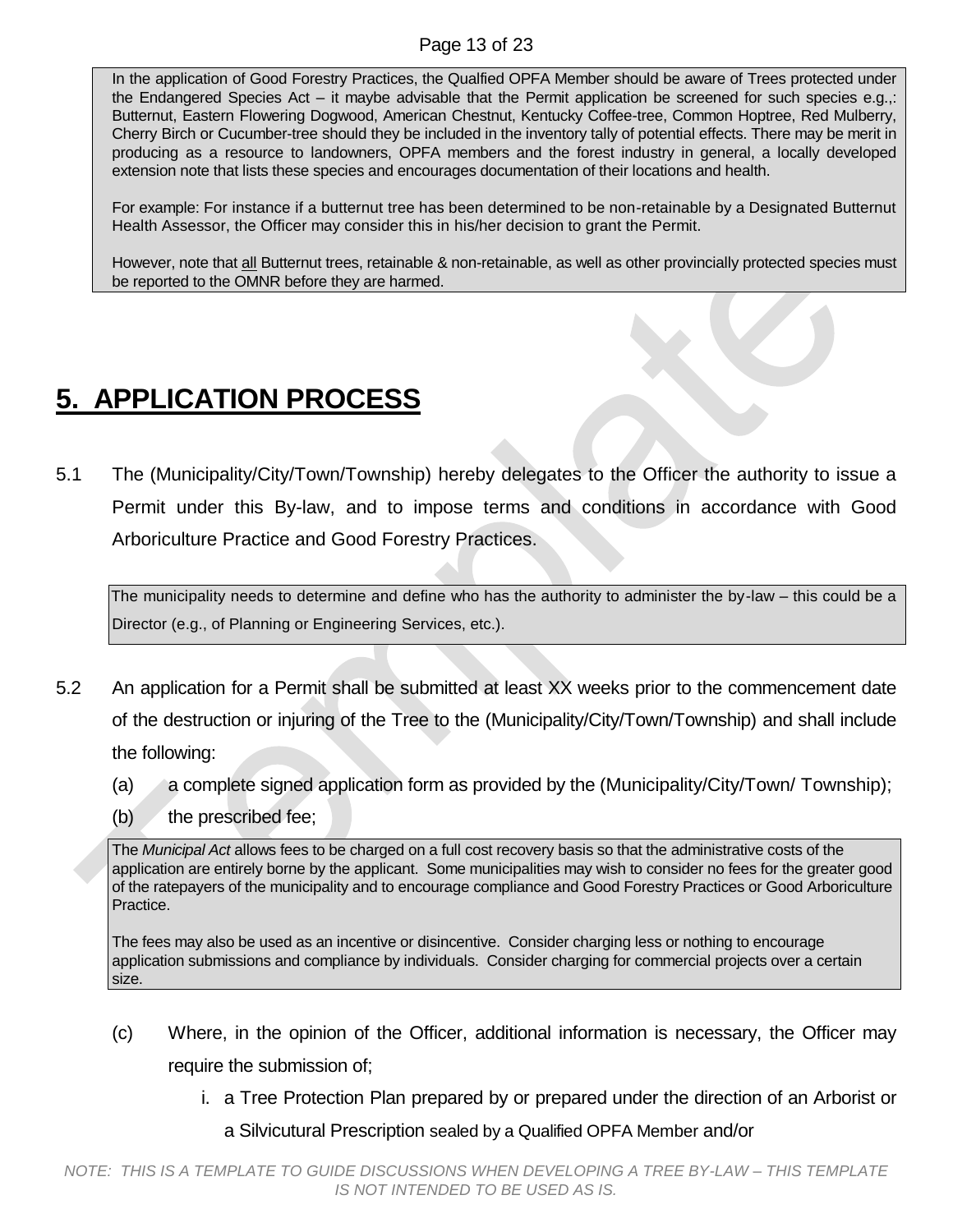# Page 14 of 23

ii. a Tree Planting Plan for one or more individual trees acceptable to the Municipality.

There may be situations, for example, where there may be one or two trees, where the landowner may prepare these plans; otherwise, a qualified professional may prepare these plans. It should be left to the discretion of staff reviewing the application to ensure that the information contained in the plan is reasonable & acceptable.

- 5.3 The Officer is authorized to:
	- (a) Issue permits for the Destruction or Injury of trees and impose terms and conditions to the permit;
	- (b) Refuse to issue permits for the Destruction or Injury of trees;
	- (c) Stop any work causing Destruction or Injury to trees that is taking place without a permit or contrary to the terms and conditions of a permit;
	- (d) Waive the requirement for a Tree Protection Plan for an application involving a single residential unit;
	- (e) Require an applicant to post a letter of credit or alternate form of security and content acceptable to the Officer to ensure compliance with conditions of permit issuance.

Typically, the deposit is calculated at 120% of the estimated cost.

5.4 Following the receipt of a complete application, the Officer shall consider the criteria as outlined in the "Guidelines for Reviewing an Application to Destroy or Injure a Tree".

Review **Criteria** 

Municipalities are encouraged to develop such Guidelines. This approach is not required but it provides grounds to refuse a permit. These Guidelines should include:

- Condition of the tree (e.g. diameter, height, health and structural integrity);
- Location of the tree;
- Species of tree and associated vegetation;
- Crown coverage of the ground [or leaf area];
- The protection of ecological systems and their functions, including the protection of native flora and fauna;
- Erosion, sedimentation of watercourses, and flood control;
- Impacts on surrounding properties, including loss of shade, vistas or privacy; and
- The cultural heritage value of the tree.
- Since there have been regulations and an administrative process already set out for the endangered Butternut tree, municipalities may wish to consider incorporating this into their permit review and approval process. For instance if a Butternut tree has been determined to be in non-retainable condition in accordance with the approved Ministry of Natural Resources process by a designated Butternut Health Assessor (including MNR notification), the Officer may consider this in his/her decision to grant the permit.
- 5.5 The Officer may refuse to issue a permit for the Destruction or Injury of trees where:
	- (a) Trees are healthy;
- (b) Environmentally sensitive areas, ecological systems, natural landforms or contours will not be adequately protected and preserved; Refusal **Criteria**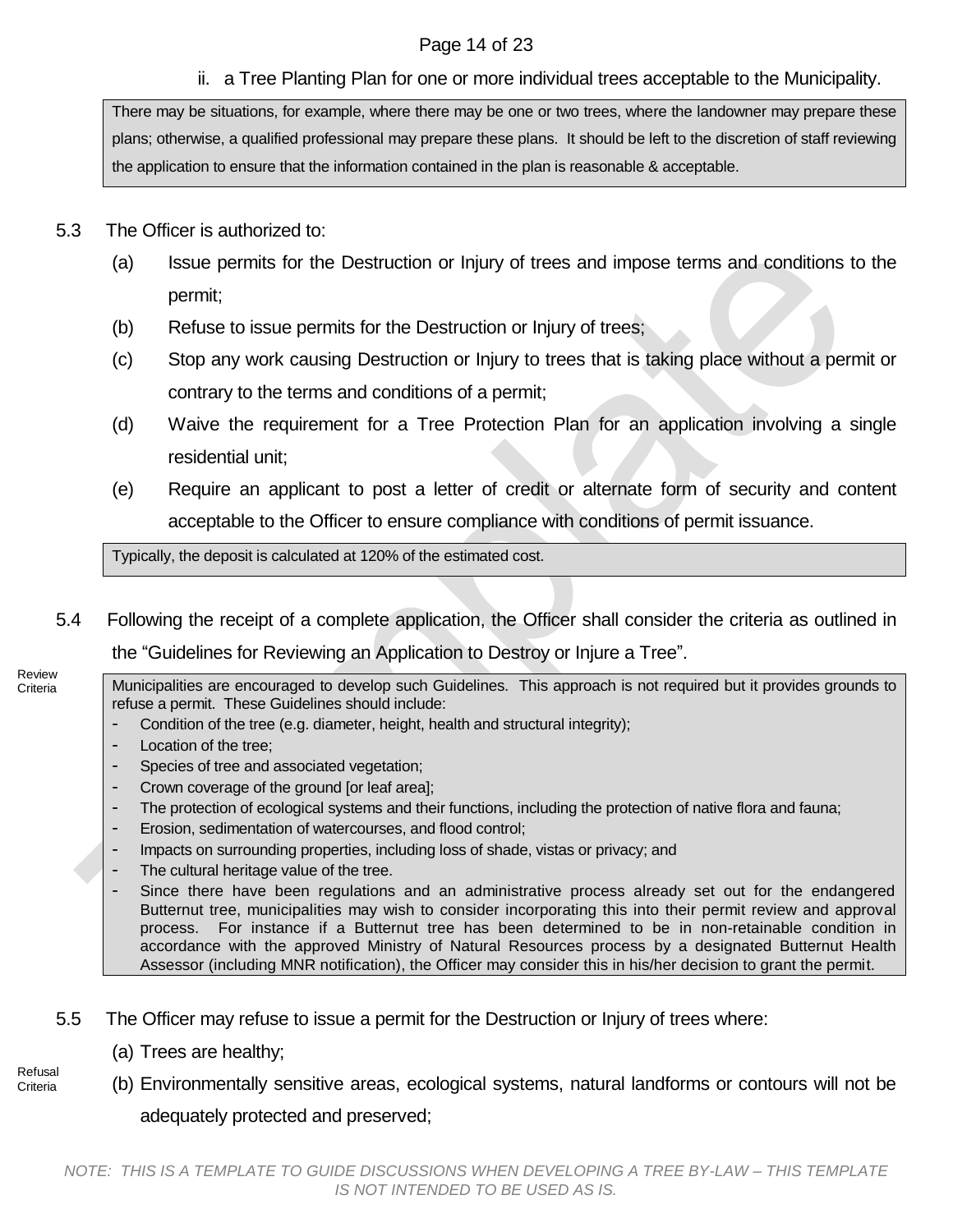### Page 15 of 23

- (c) Erosion or flood control will be negatively impacted;
- (d) An application for rezoning, a consent, a minor variance, a plan of subdivision or a site plan to the land on which the tree is located has been submitted to the municipality/ city/ town/township, but has not received final approval;
- (e) The tree(s) is an endangered or threatened species as defined in Ontario's *Endangered Species Act*, 2007, S.O. 2007, c.6,

Some municipalities have incorporated the *Endangered Species Act* into their by-law. However some legislation or information such as the endangered species information may rapidly become out of date. It may be in the municipality's best interest to leave other legislation out of their by-law.

- (f) Issuance of a permit pursuant to the Region of \_\_\_\_ Forest Conservation By-law is required;
- (g) Approval is inconsistent with an approved Tree Protection Plan or an approved Silvicultural Prescription;
- (h) The proposed activities would be in contravention of the *Migratory Birds Act*, 1994;
- (i) The Destruction or Injury of the tree is otherwise unacceptable to the Officer.
- 5.6 The Officer is authorized to issue a permit for the Destruction or Injury of trees where:
	- (a) Trees are in poor condition and cannot be maintained in a healthy and safe condition as prescribed in a Tree Protection Plan;
	- (b) The trees are causing or are likely to cause structural damage to a load-bearing structure or roof structure or other physical damage;
	- (c) The Officer is satisfied that the Destruction and Injury of Trees is consistent with Good Forestry Practices or Good Arboriculture Practice;

Reference to Good Forestry Practices should only be used where the by-law administrator is satisfied that the silviculture prescription submitted with the application has been prepared by or prepared under the direction of a member of the Ontario Professional Foresters Association (OPFA) or where the by-law administrator is a qualified member of the Ontario Professional Foresters Association (OPFA) and thereby can provide an opinion on Good Forestry Practices. Alternatively, it could be used if the by-law administrator has received sufficient advice from a qualified member of the OPFA.

- (d) The Officer is satisfied that the trees are growing in inappropriate locations and cannot be maintained on a routine basis due to restrictive site conditions;
- (e) Destruction or Injury is required in order to remediate contaminated soil
- (f) Trees are to be relocated and the Officer is satisfied that the trees will be sufficiently prepared for relocation;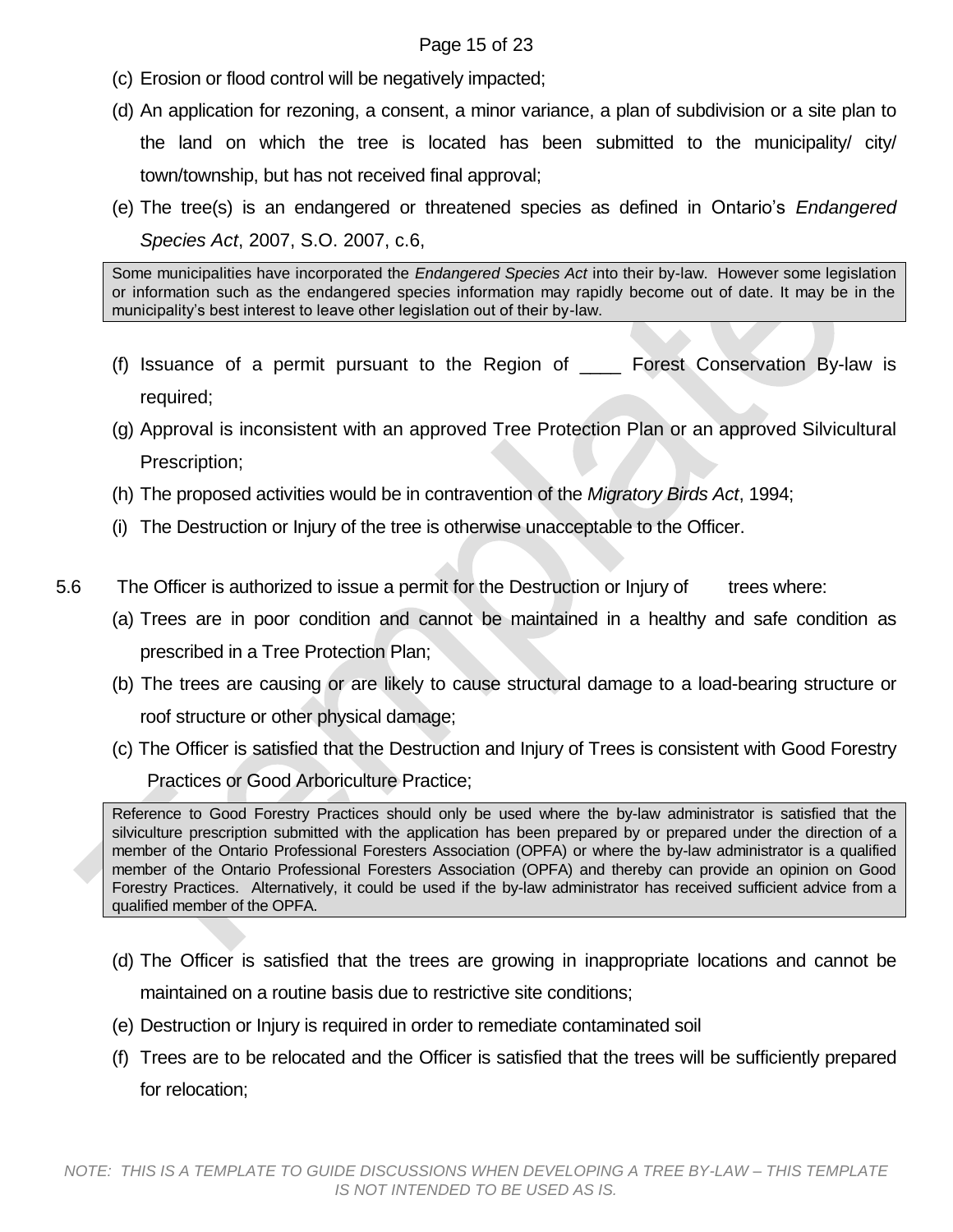# Page 16 of 23

- (g) Destruction or Injury is required for trees specifically identified for injury or destruction on plans approved by the Ontario Municipal Board or Council.
- 5.7 A Permit issued under this By-law shall be subject to the following terms and conditions:
	- (a) Trees which are to be destroyed or injured are cut in accordance with Good Arboriculture Practice and/or Good Forestry Practices;
	- (b) Any other terms and conditions deemed appropriate and imposed by the Officer.

Other conditions may be considered either in the by-law or on the permit such as;

- cash in lieu payment / replacement trees, any conditions recommended by the Tree Protection Plan, an arborist or a member of the Ontario Professional Foresters Association;
- the measures to be implemented to protect the retained trees during construction, if applicable;
- the requirement to prepare a Tree Preservation and Protection Plan, which must be approved by the by-law administrator and implemented as a condition of a Tree Permit;
- The manner and timing of Destruction or Injury of trees(s);
- Undertaking the tree cutting work only under the supervision of a qualified Arborist;
- Trees will be planted and maintained according to the (Municipal/City/ Town/Township) Planting Plan Guide.
- Trees which are to be destroyed or injured must be cut in accordance with Good Forestry Practices and:
- Described in a Silvicultural Prescription approved by a qualified OPFA member; and
- Marking of Trees, if required, is carried out by a Qualified Tree Marker
- 5.8 Where a Permit requires the planting of replacement trees, the Officer may impose the following provisions related to the replacement trees;
	- (a) The species, size, number, and location of the replacement tree(s);
	- (b) The number of replacement trees to be planted;
	- (c) The date by which any replacement tree(s) is/are to be planted;
	- (d) The maintenance and care of any replacement tree(s) to the satisfaction of the Officer in accordance with the approved Tree Protection Plan or Tree Planting Plan;
	- (e) Where replacement planting is not physically possible on site, the Officer may require planting at another suitable location or accept a cash in lieu payment in an amount equal to the cost of replanting and maintaining the trees for a period of two years.
- 5.9 The term of a Permit shall be for a maximum of (x) year/days from the date of issuance
- 5.10 A Permit may be revoked by the Officer if:
	- (a) it was issued on mistaken, misleading, false or incorrect information;
	- (b) it was issued in error;
	- (c) the owner or applicant requests in writing that it be revoked;
	- (d) an owner fails to comply with any provision of the Permit or this By-law.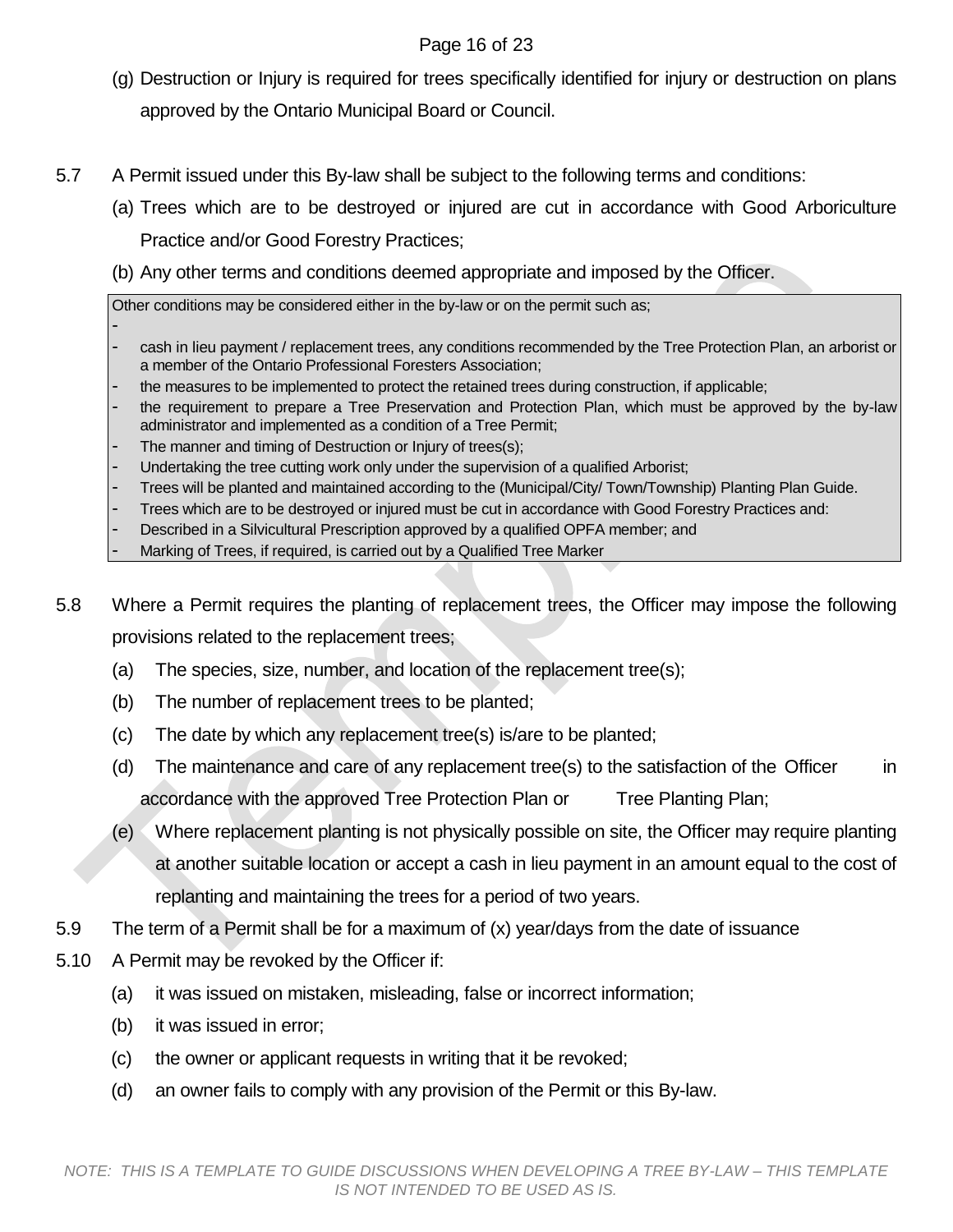5.11 When a Permit is revoked, the owner and/or applicant shall immediately cease all operations being conducted under the authority of the revoked Permit.

# <span id="page-16-0"></span>**6. APPEAL**

There is no requirement under the *Municipal Act* to provide an appeal process. The public can always take issues to council, however a defined process for appeals is recommended. One acceptable process is outlined below. This section can be custom fit to your municipal process. It must however comply with the Statutory Powers Procedure Act 1990 as amended.

- 6.1 An applicant for a permit may appeal to Council by filing a notice of appeal personally or by registered mail to the municipality/city/town/township if;
	- (a) an Officer refuses to issue a Permit; or
	- (b) an Officer fails to make a decision on an application, within XX days after receipt of a complete application;
	- (c) the applicant objects to a term or condition of the Permit; or
	- (d) a person objects to an order made under Section 7 or Section 8 of this By-law.

There is no authority in the *Municipal Act* for an appeal of an order however case law requires the right of appeal to an Order.

- 6.2 Where an appeal is filed under 6.1(a) or 6.1 (c) or 6.1 (d), the notice of appeal shall be filed within thirty (30) days of the date of the decision.
- 6.3 Where an appeal is filed under 6.1 (b), notice of appeal shall be filed within seventy-five (75) days after receipt of the complete application but not prior to forty-five (45) days after receipt of a complete application.
- 6.4 An appeal made under this section does not act as a stay of any orders issued, which shall take effect on the day it is served or deemed served, and shall continue to be effective until Council renders a decision indicating otherwise.
- 6.5 Circulation of Notice of Hearing
	- (a) The Clerk shall circulate by regular mail XX days prior to the Council meeting notice of a hearing;
	- (b) Notice shall be circulated to the applicant and all assessed owners of land that directly abut the property subject to the hearing;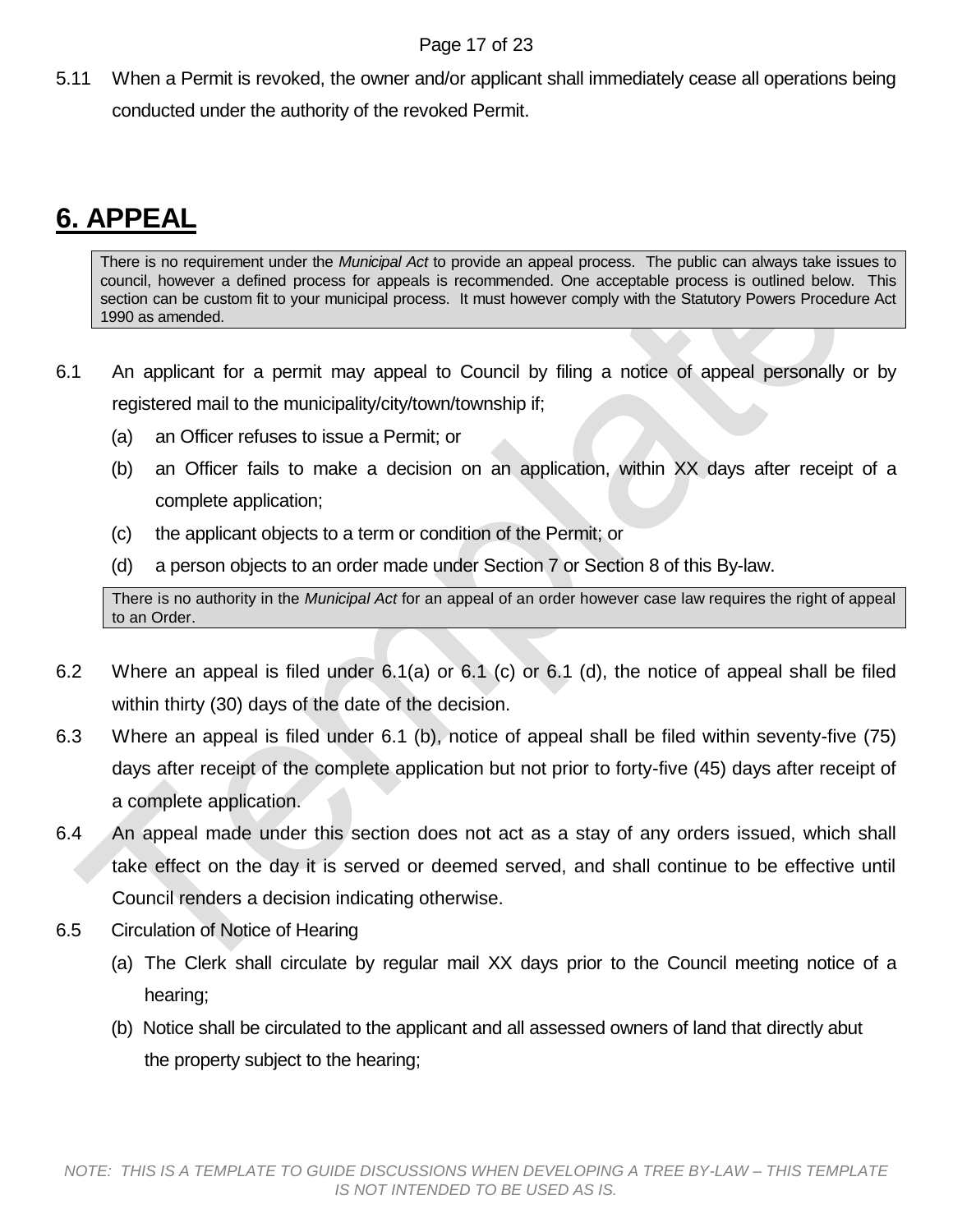### Page 18 of 23

- (c) The Owner shall post XX days prior to the hearing a notice that is clearly visible and legible from a public highway or other place to which the public has access on the property that is subject to the hearing.
- (d) Notice shall contain the following information:
	- i) Name of the Owner
	- ii) The address of the lands subject to the hearing
	- iii) Purpose of the application/appeal
	- iv) The date or dates for which the application is sought
	- v) The date and time the matter will be heard by Council
	- vi) Contact information should an individual wish to address Council regarding the matter.
- 6.6 Decision
	- (a) In hearing the matter, Council shall give the Owner and any person opposed to or in favour of the application an opportunity to be heard and may consider such other matters including the Officer's comments as it deems appropriate.
	- (b) Council may:
		- i) issue a Permit; or
		- ii) issue a Permit with terms and conditions; or
		- iii) vary the terms or conditions on a permit; or
		- iv) refuse to issue a Permit.
	- (c) The Clerk shall notify the Owner in writing of Council's decision.
- 6.7 The proceedings at the hearing held by the Council shall be in accordance with the provisions of the *Statutory Powers Procedures Act,* R.S.O. 1990, c.22. The decision of the Council under this section is final.

If a Municipality/City/Town/Township has an Appeal Committee that has been delegated the authority of hearing matters and making the final decision you may substitute the name of the Committee in place of Council.

# <span id="page-17-0"></span>**[7. ORDER TO DISCONTINUE ACTIVITY](#page-17-0)**

This has been called a "Stop Work Order" in the past. There is no provision in the *Municipal Act* for a Stop Work Order but there is for an Order to Discontinue Activity.

7.1 Where an Officer believes that a contravention of this By-law has occurred, the Officer may issue an Order requiring the person who contravened the By-law or who caused or permitted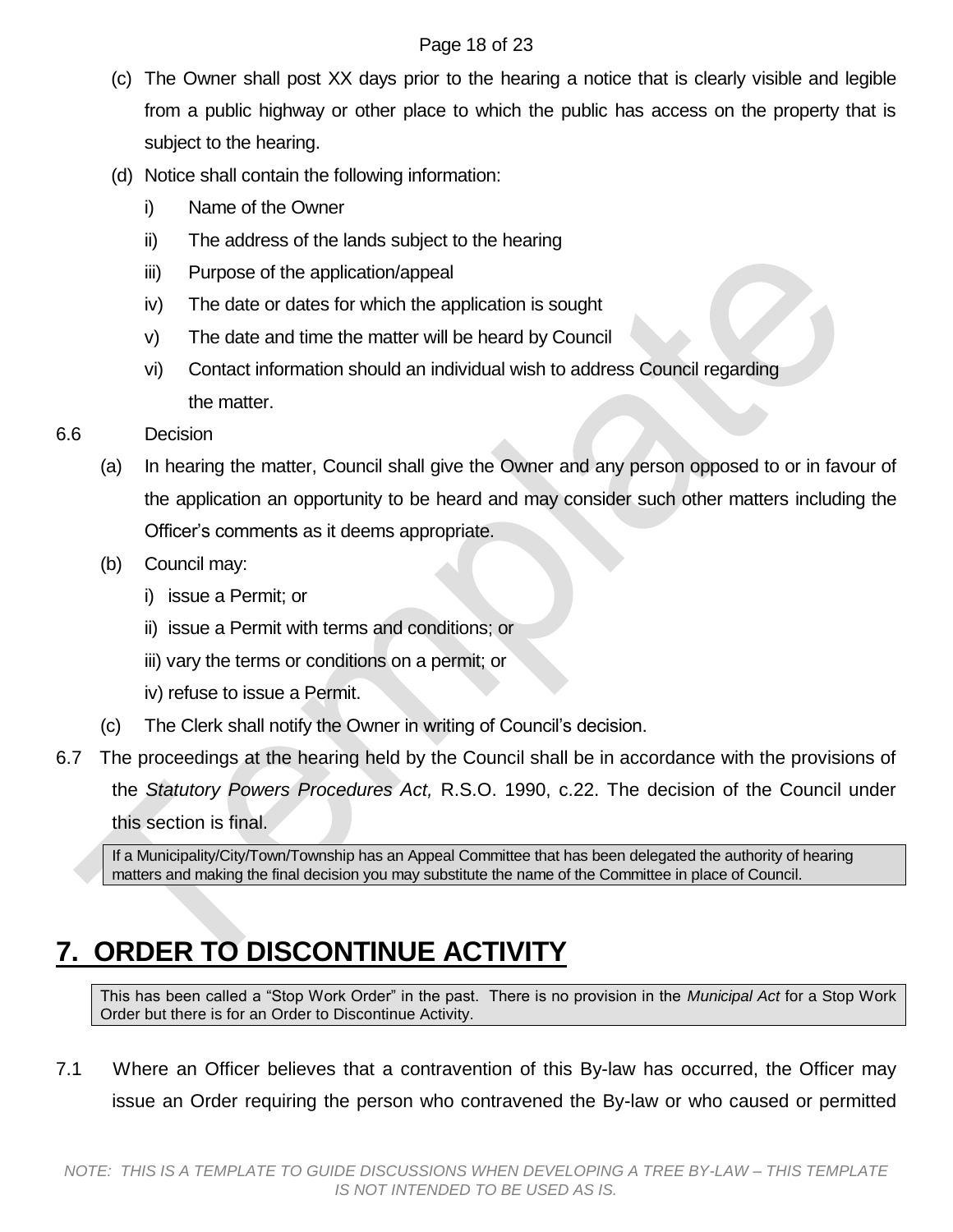### Page 19 of 23

the Destruction or Injuring of Trees in contravention of the By-law to stop and discontinue the Destruction or Injuring of Trees.

- 7.2 The Order to Discontinue Activity shall set out:
	- (a) the name of the owner and the municipal address or the legal description of the land;
	- (b) reasonable particulars of the contravention; and
	- (c) the date and time by which the order must be in compliance with the By-law; and
	- (d) contact information of the Officer.

# <span id="page-18-0"></span>**8. WORK ORDER**

A Work Order is not as strong as a Court Order. Obtain a legal opinion regarding its authority before using a Work Order.

Also, note that the Officer has the power to issue the Work Order, but retention of qualified professionals (under the Professional Foresters Act) will likely be required to identify how rehabilitation or replanting should occur.

- 8.1 Where an Officer determines that a contravention of this By-law has occurred, the Officer may issue a Work Order requiring the person to rehabilitate the land as may be required and plant or re-plant Trees.
- 8.2 The order shall set out:
	- (a) the name of the owner and the municipal address or the legal description of the land; and
	- (b) reasonable particulars of the contravention; and
	- (c) the work to be done; and
	- (d) a statement that if the work is not done in compliance with the order within a specified time period, the Municipality/City/Town/Township may have the work done at the expense of the owner; and
	- (e) the date and time by which the work must be done; and
	- (f) contact information of the Officer.

# <span id="page-18-1"></span>**9. SERVICE OF AN ORDER**

This section is not necessary as it describes the legal process to serve an order, however some municipalities may wish to include it for the benefit of the users of the by-law.

9.1 An Order issued under this By-law shall be served on the Owner of the property and such other persons affected by it as the Officer determines and a copy of the Order may be posted on the property.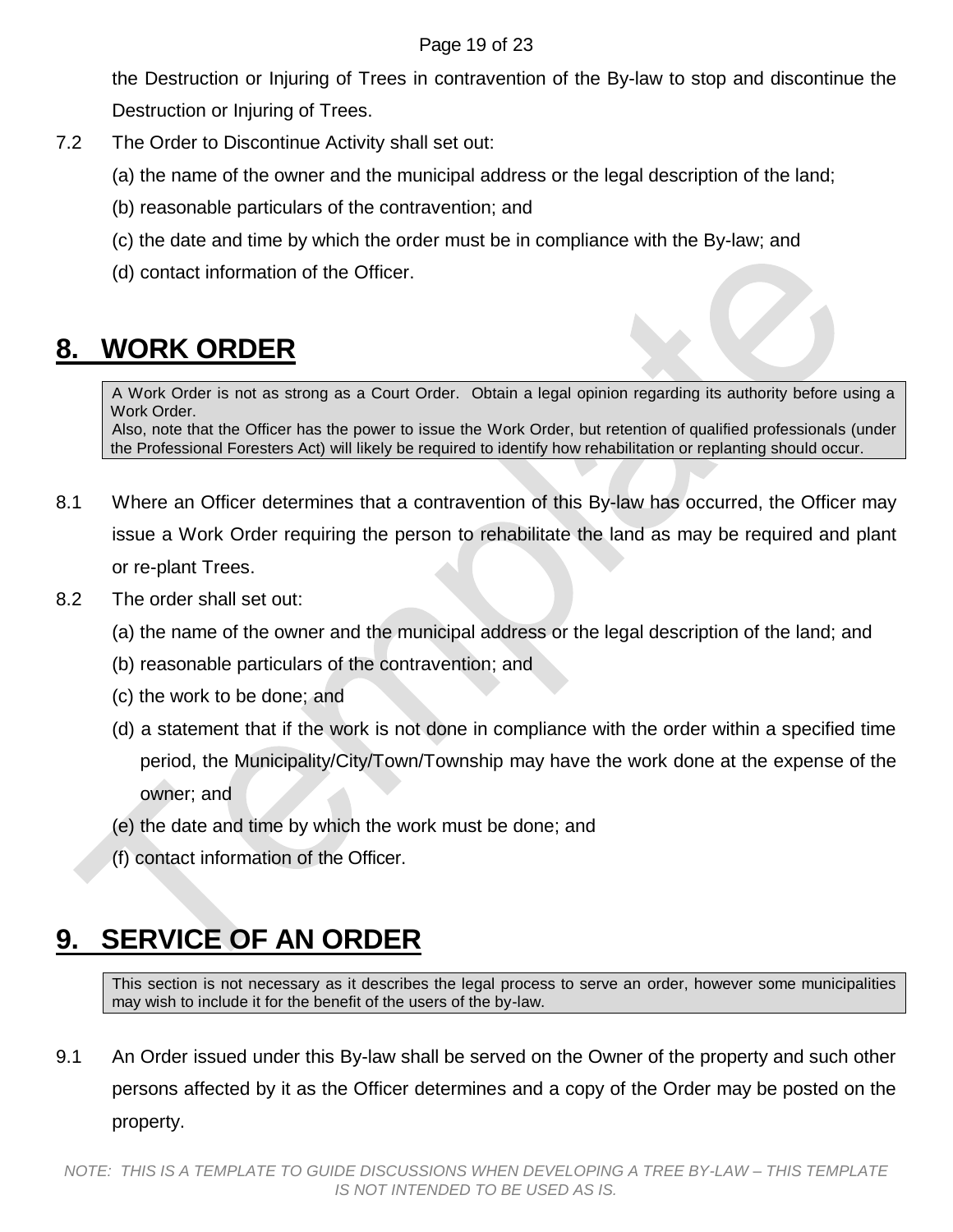### Page 20 of 23

- 9.2 An Order issued under this By-law may be served personally or by registered mail sent to the last known address of the person to whom the Order is to be given or that person's agent for service.
- 9.3 If an Order is served by registered mail, the service shall be deemed to have been made on the seventh day after the day of mailing.
- 9.4 Where service cannot be served as per 9.1, 9.2 or 9.3 the Officer shall place a placard containing the terms of the order in a conspicuous place on the owners property, and the placing of the placard shall be deemed to be sufficient service of the order on the person to whom the order is directed.

A copy of the by-law should be provided to the recipients of the Order. The Order should be served on all people who have been observed on site: the contractor, the site supervisor, the owner, and any other adult individual who appears to have control over the activities on site. In addition, a copy of the Order should be posted prominently on the site.

# <span id="page-19-0"></span>**10. REMEDIAL ACTION**

- 10.1 Where an Owner fails to comply with a Work Order issued under this By-law, the (Municipality/City/Town/Township) may do the work directed or required to be done at the person's expense.
- 10.2 The (Municipality/City/Town/Township) may recover the costs of doing a matter or thing under this section of the By-law from the person directed or required to do it by action or by adding the costs to the tax roll and collecting them in the same manner as property taxes.
- 10.3 Where the (Municipality/City/Town/Township) chooses to do the work directed or required to be done in a Work Order it shall serve notice to the person personally or by registered mail sent to the last known address of the person to whom the notice is to be given or that person's agent for service.
- 10.4 The Notice shall set out:
	- (a) the municipal address or the legal description of the land; and
	- (b) reasonable particulars of the contravention; and
	- (c) the date the (Municipality/City/Town/Township) will be entering the property to do the work directed or required to be done; and
	- (d) a statement that the work being completed will be at the Owner(s) expense.
- 10.5 If a Notice is served by registered mail, the service shall be deemed to have been made on the seventh day after the day of mailing.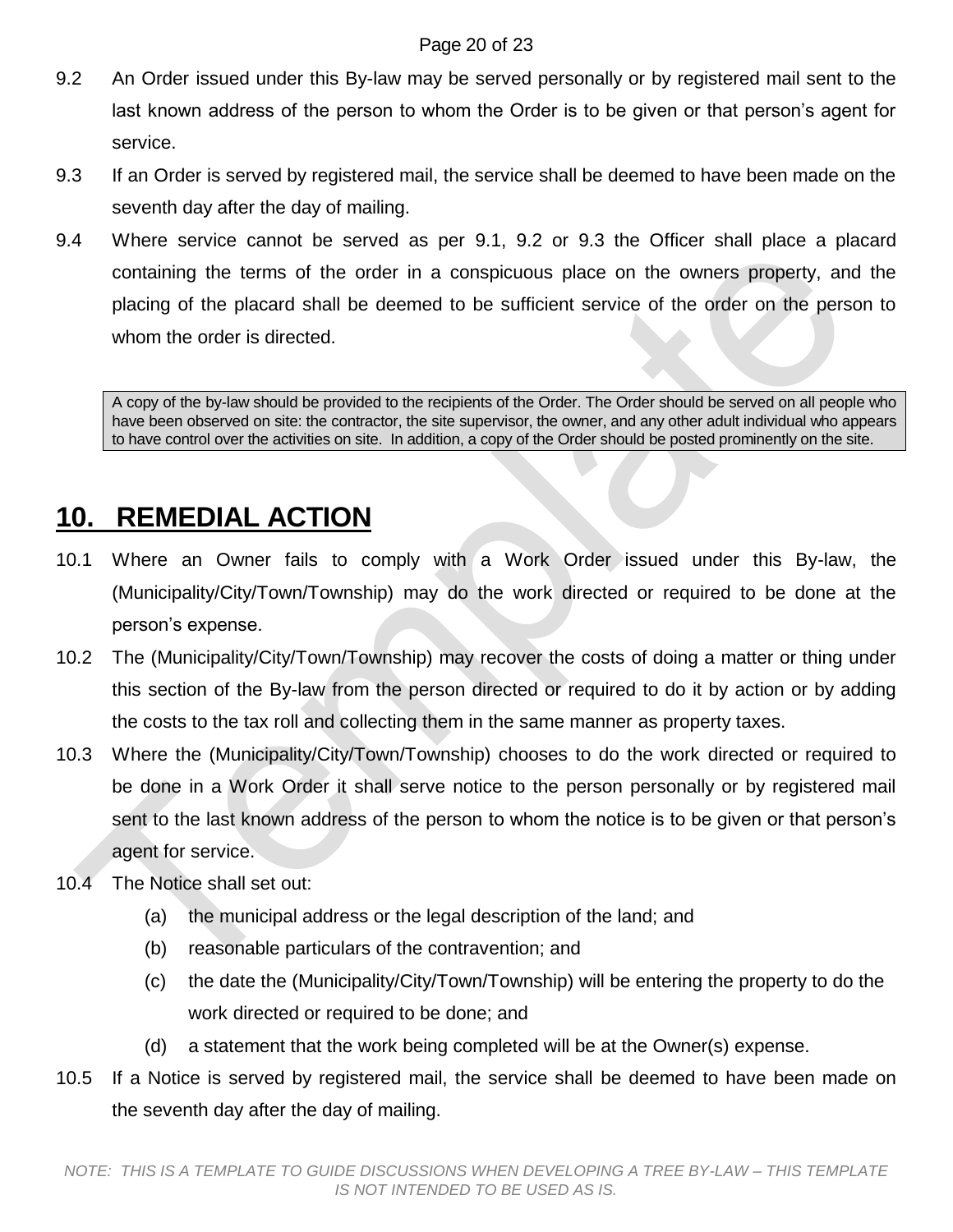10.6 The (Municipality/City/Town/Township) may enter upon land to complete the work three (3)

days after service is affected.

If a Municipality/City/Town/Township wishes to utilize the Remedial Action section they should obtain a legal opinion regarding its authority to do so.

# <span id="page-20-0"></span>**11. ENFORCEMENT**

There is nothing in the legislation that prohibits a municipality/city/town/township from retaining a private firm to enforce the by-law provided the names of the relevant employees are properly appointed. The municipality/city/town/township is required to ensure that each Officer is properly trained to perform her or his duties, and if the Officer is not an employee of the municipality/city/town/township, is supervised by an employee of the municipality/city/town/township. This approach is being used very successfully in several jurisdictions.

11.1 An Officer may enforce the provisions of this By-law.

Individuals enforcing a by-law under the *Municiapl Act* MUST be appointed as Provincial Offences Officers or peace officer under a separate by-law to legally enforce the enacted by-law. (See Tree By-Law Information Package for a sample Appointment By-Law.)

11.2 An Officer may at any reasonable time enter and inspect any land to determine whether this By-

law, an Order, Court Order or a condition of a Permit is being complied with.

Section 435(1) does not restrict the number of times an administrative inspection is done. As long as the Officer is conducting an investigation, it is considered an administrative inspection. Once a decision is made to lay charges, then it is no longer an administrative inspection, but rather collection of evidence. Once the Officer has left the property after collecting evidence, he can't come back onto the property without the Owner's permission. Where permission is not given, the Officer may apply for an Order under Section 238 of the *Municipal Act* or obtain a search warrant under Section 239 of the Municipal Act to re-enter the property.

The power to inspect land does not extend to entering a building and does not extend the power of entry to a person acting under the Officer's instructions. However the Officer may bring experts with him/her when conducting administrative inspections. See section 137 (2) of the *Municipal Act*.

- 11.3 An Officer exercising a power may be accompanied by a person under his direction.
- 11.4 No person shall hinder or obstruct an Officer or attempt to hinder or obstruct an Officer who is performing a duty under this By-law.
- 11.5 Any person who provides false information to an Officer shall be deemed to have hindered or obstructed the Officer in the execution of their duties.

# <span id="page-20-1"></span>**12. PENALTY**

It is our understanding that the *Municipal Act* provides municipalities with the opportunity and flexibility to develop their own penalties, however we have not been able to secure a legal confirmation of this. Below is an example from the most recent version of the *Municipal Act.*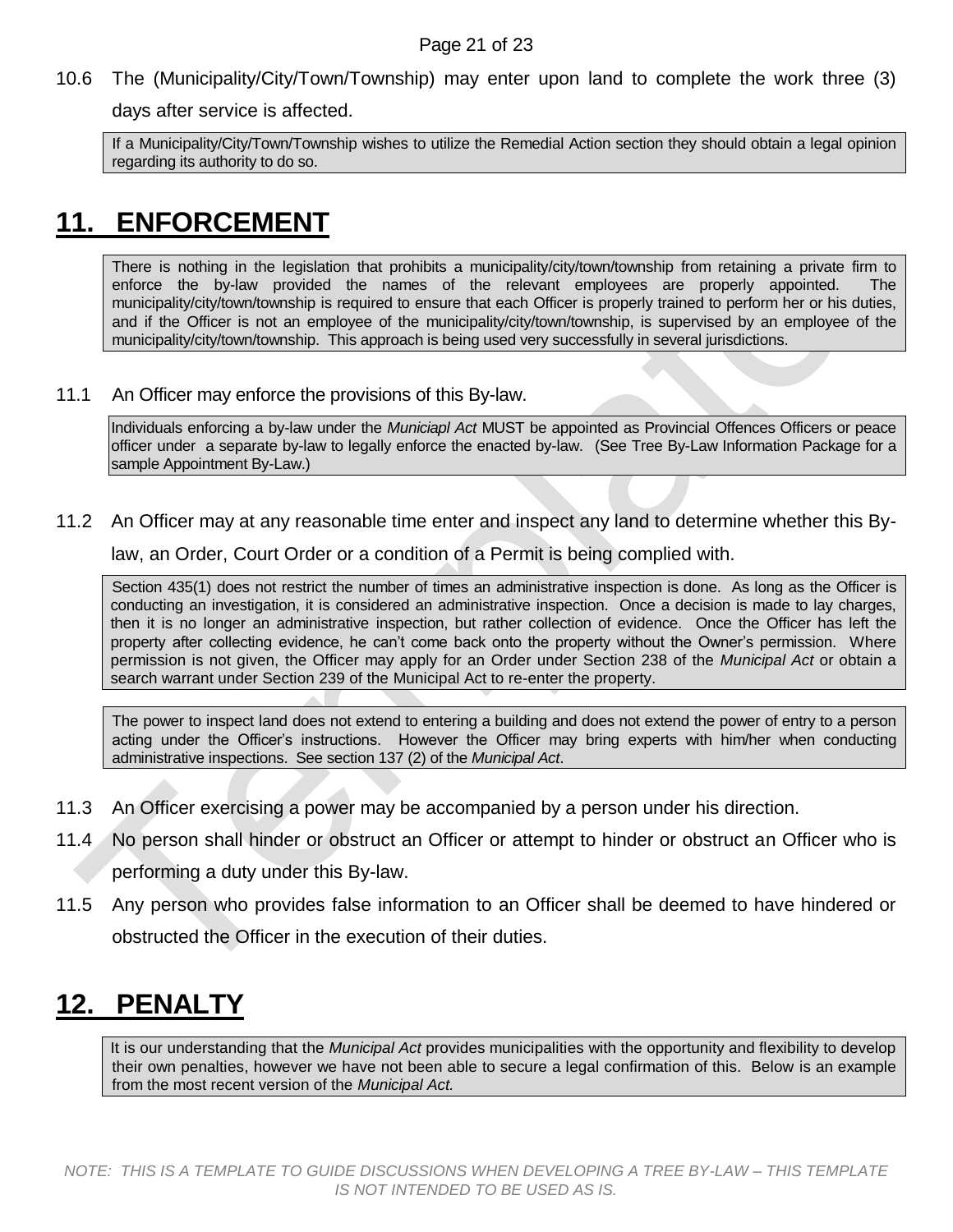# **Example**

- 12.1 Any person who contravenes any provision of this By-law, or an Order issued under this By-law is guilty of an offence and upon conviction is liable to:
	- (a) A maximum fine of \$100,000;
	- (b) In the case of a continuing offence, for each day or part of a day that the offence continues, a maximum fine of \$10,000 for each day;
	- (c) Notwithstanding 14.1(a), in the case of a multiple offence, for each offence included in the multiple offence, a maximum fine of \$10,000 for each offence included in the multiple offence.

Note that an approach that is also used in some counties/municipalities is, as an example in (a) state "A fine of not less than \$500 and not more than \$100,000". Similar wording would be replaced in (b) and (c). This provides an advantage in court for Part 3 (Provincial Officences Act); however; it creates an issue when applying for short form wording (Part 1). \$500 tickets are not well received by some local courts.

- (d) In accordance with Subsection 429(2)(d) of the *Municipal Act* a special fine may be imposed and may exceed \$100,000 in circumstances where there is an economic advantage or gain from the contravention of this By-Law or an Order under this By-Law.
- 12.2 The (County/Municipality) may designate that the Destruction or Injuring of each Tree is one offence in a series of multiple offences.
- 12.3 If a person is convicted of an offence for contravening this By-law or an Order issued under this By-law, the court in which the conviction has been entered, and any court of competent jurisdiction thereafter, may order the person to rehabilitate the land or to plant or replant Trees in such a manner and within such period as the court considers appropriate, including any Silvicultural treatment necessary to re-establish the Trees.
- 12.4 If a court makes an Order under section X "Remedial Action" of this By-law, the (Municipality or County) relies on Section 446(3) and 446(4) of the *Municipal Act,* as amended, for the recovery of costs.

# <span id="page-21-0"></span>**13. ADMINISTRATION**

It is recommended that there be no Schedules be included in this by-law. The application forms, permits or orders should not be schedules to the by-law. Having them separate enables changes and updates to be made without undergoing by-law revisions and Council approval. If schedules are included, they must be referred to in this section. (e.g. "Schedules 'x', 'y', and 'z' shall form part of this by-law.").

13.1 If any section or sections of this By-law or parts thereof are found by any Court to be illegal or beyond the power of the Council to enact, such Section or Sections or parts thereof shall be